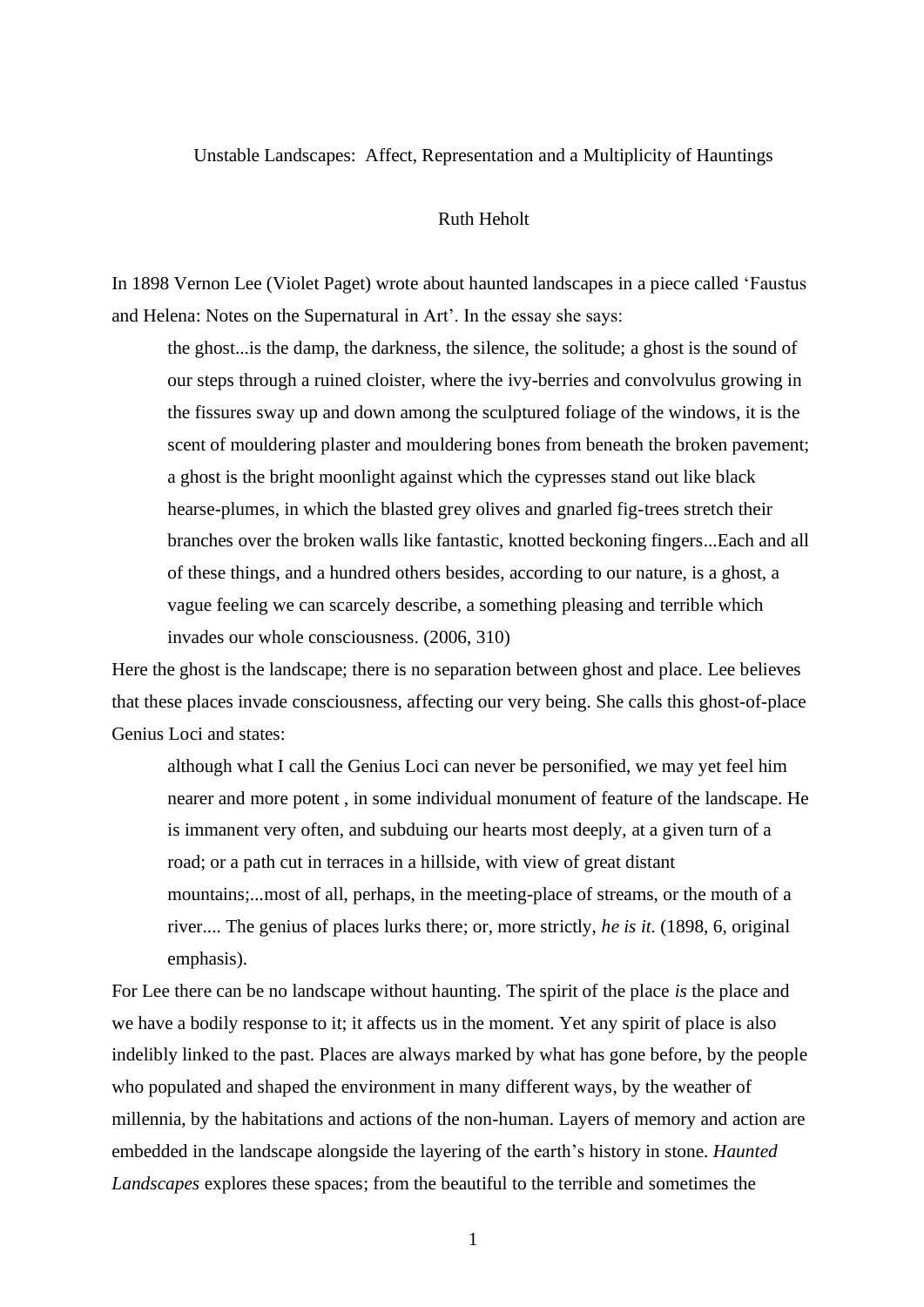mundane, the intersections of space, place, the human, the spectral, the supernatural and the haunted are at the centre of the discussion in the essays collected here.

In 2014 Falmouth University with the Association for the Study of Literature and Environment (ASLE-UKI) held a symposium entitled 'Haunted Landscapes'. Whilst it does not follow proceedings, this collection further explores some of the ideas that were discussed and generated at this lively and stimulating event. One of the most marked aspects of the day was the sheer variety of approaches, theoretical positions and scope of topics. Debate was wide ranging and this collection aims to retain this breadth. If we follow Lee's view of landscape, whereby the spirit of the place *is* the landscape, there will be an almost infinite number of haunted places, all inflected by spirits in different ways. *Haunted Landscapes* celebrates this multiplicity in the diversity of its objects of study; some canonical texts, some lesser known but equally important novels, poems, films. Its approaches, which encompass landscape studies, affect theory, psycho-geography, eco-criticism, history, memory studies, literary studies, film studies, folklore, trauma studies and postcolonial theory, reflect the wide range of ways one can talk about haunted spaces. On the first page of *The Routledge Companion to Landscape Studies,* Thompson, Howard and Waterton propose that 'landscape is something which is mental as well as physical, subjective as well as objective' (2013, 1) and this volume takes this as a central premise, in relation to the idea of landscape as well as the concept of haunting. There are different types of landscapes and diverse experiences of haunting. We have deliberately kept this collection of essays about haunted landscapes varied and wide in the subjects it addresses as well as the theoretical approaches it uses. As haunted landscapes themselves are diverse, so too are the texts that explore these extraordinary places. The comment that we want to make with this volume is that this range of texts and the perhaps contradictory approaches are *all* important and useful in specific instances and under particular circumstances.

The fact that this book is about haunting *and* landscape has been particularly fruitful in bringing together strands of theory from the spectral or supernatural, and from the more material plane of place, space and landscape. This juxtaposition of the spectral and the material, the mental and the concrete, was a central concern of Lee's thesis too. She states that 'the Genius Loci, like all worthy divinities, is of the substance of our heart and mind, a spiritual reality. And as for visible embodiment, why that is the place itself, or the country; and the features and speech are the lie of the land, pitch of the streets, sound of bells or of weirs' (1898, 5). At the heart of Lee's work as well as this collection is the fertile interplay between two concepts, absence and presence; the seemingly ephemeral plane of the spectral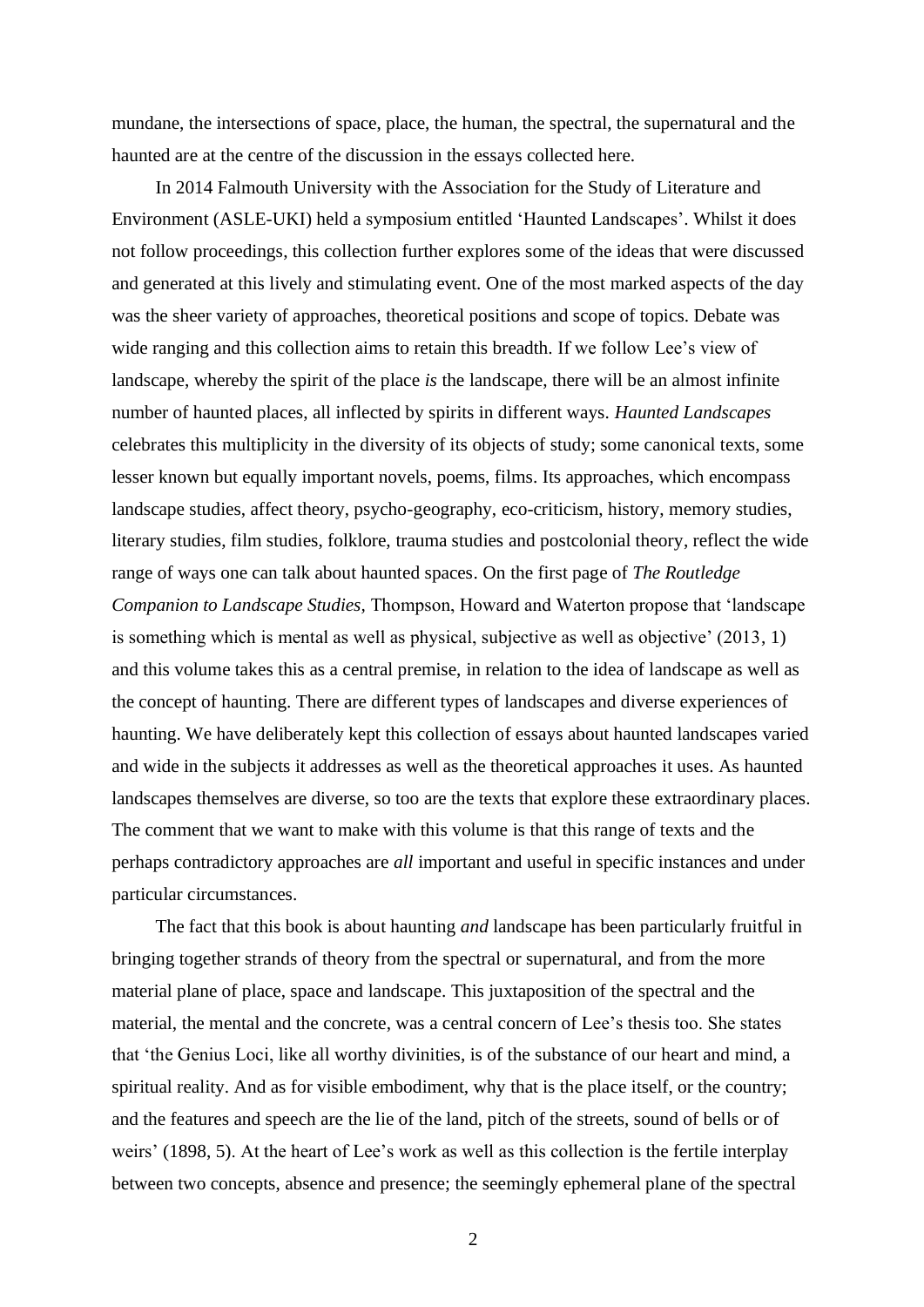or supernatural, juxtaposed with the ostensibly material realm of landscape. Later we will examine the more distanced metaphorical or representative use of tropes of haunting and the presence of various types of ghosts. First however, we begin (in a somewhat topsy-turvy manner,) by looking at the 'affective turn' (Clough 2007) in relation to the haunting of landscapes.

## Haunting, Affect and the Non-Representational

Ola Söderström argues that 'non-representational thinking has led geographers to downplay in their approaches the (formerly dominant) role of mental processes, language and vision and to introduce instead, on the stage of their research and publications, new figures such as: the body, emotions, spatial practice, interaction, performance, "things", technology' (2005, 14). This 'non-representational turn' mooted by landscape studies and cultural geography, corresponds directly to the 1990s 'affective turn' whereby there is a re-turn to the emotions, the body, the material and experience (Clough 2007). Yet affect is more than this. It is the body's immersion in the world; beyond consciousness, beyond, sometimes, even recognised emotion. From the point of view of affect theory therefore the landscape is no longer seen as a distant prospect to be looked at, or painted or written about as something removed and external. From the centuries' old view of the landscape as 'scenery', sublime, beautiful or even mundane, ugly and polluted, these newer conceptions, coming largely from cultural geography, no longer conceptualise it as 'over there' at all.<sup>1</sup> Berberich et al claim that 'increasingly, [the] acceptance of the "immaterial" has extended beyond the "pictorial" and "representational" view of landscape to also include other modes of phenomenological experience and "bodily practices" through which we encounter, "read", relate and construct space' (2012, 22). The division between the landscape and the body is collapsed and the focus falls onto the *experience* of landscape rather than its depiction. For Lee this is also true of the experience of the supernatural and she posits the ghostly as being unable to be represented in literature, music or art. She says,

let us see or hear the ghost, let it become visible or audible to others besides ourselves; paint us that vagueness, mould into shape that darkness, modulate into chords that silence – tell us the character and history of those vague beings...set to work boldly or cunningly. What do we obtain? A picture, a piece of music, a story; but the ghost is gone. (2006, 310)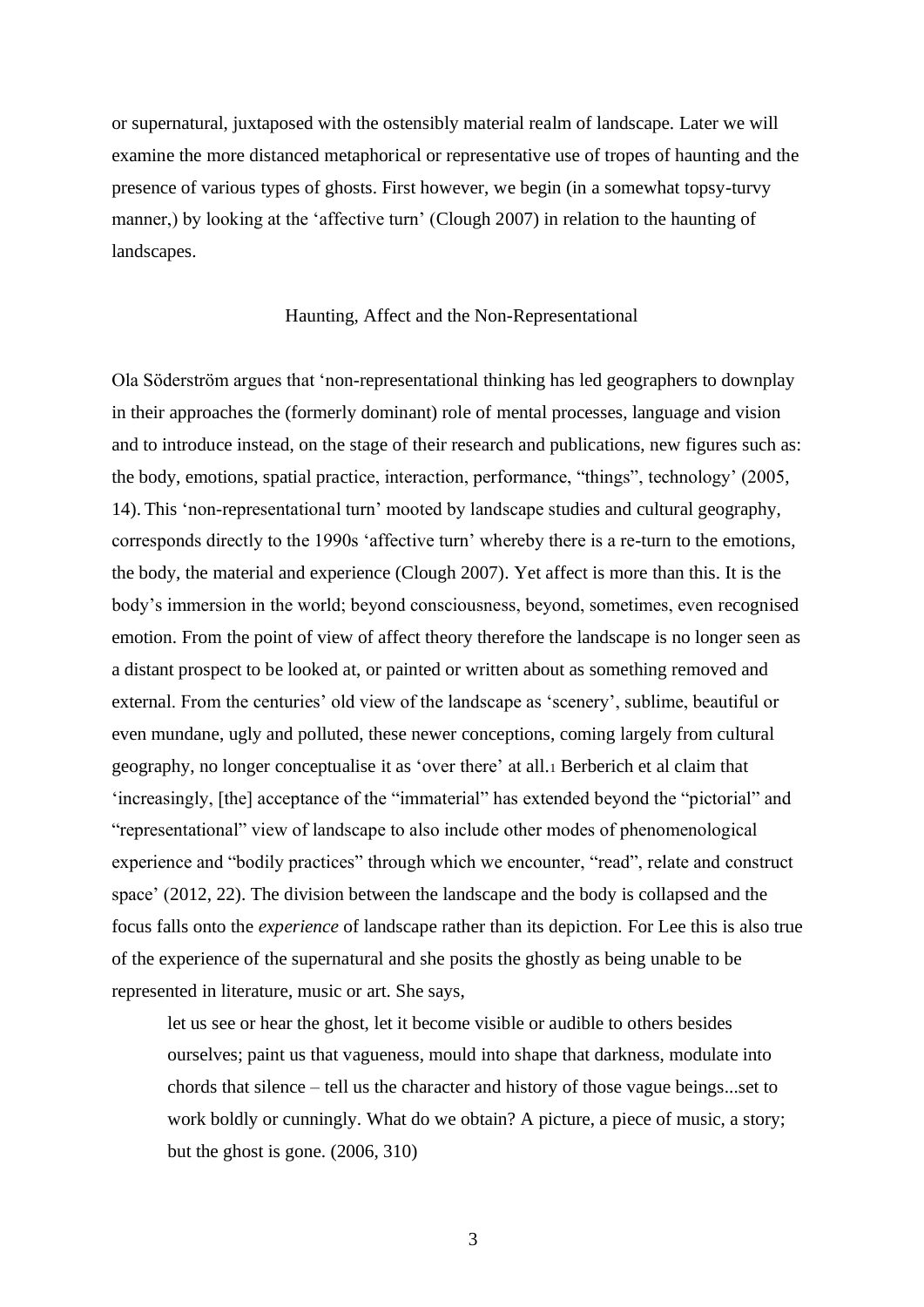The experience of haunting too, collapses the division between the ghostly or supernatural and the body. It cannot be 'over there', distanced or properly represented or it will effectively disappear.

Timothy Oakes and Patricia Price in *The Cultural Geography Reader* discuss the move away from seeing landscape as representational.

These cultural geographers instead pursue what is coming to be termed *nonrepresentational* landscapes: in other words, landscapes that exist beyond humans and their dominant interpretive filters (particularly vision). These geographers suggest that landscapes may be understood as quite fluid constructs that are continually in the process of cohering and collapsing as we move through space. Thus rather than constituting fixed, static, material entities whose character is primarily visual, nonrepresentational approaches see landscape as a sort of performance that is enacted much as is music or theatre. (2008, 151, original emphasis)

Landscapes shift and move, 'collapse and cohere', as we traverse them. This makes the static representation of place, catching the essence (or Genius) of the landscape impossible. Lee sees a similar impossibility in the capturing of beauty: 'something – and that the very essence – always escapes, perhaps because real beauty is as much a thing in time – a thing like music, a succession, a series – as in space' (1898, 82). The same is true for haunting – it too is a series, a continuation of feeling and experience that it is hard to catch the essence of. The conception of landscape, as well as haunting, is fluid and experienced by and through the body.

The bodily experience of the landscape is not always a deliberate or intended sensory experience as Clough suggests when she characterises affectivity as 'a substrate of potential bodily responses, often automatic responses, in excess of consciousness' (2007, 2). From this idea of an experience being 'in excess of consciousness' and in many other ways, nonrepresentational theory and the theory of affect resonate deeply with the texts of haunted landscapes. An uncanny encounter in its nascent 'becoming' will always be beyond consciousness. The re-cognition of a ghost, the shock of the realization that a place is haunted, is subsequent to the first body-knowledge of the presence of the supernatural. In very many accounts people will feel a haunting before they 'know' it. A haunting is a bodily feeling of *now*, this moment; the feeling or emotion of being haunted. Being haunted is an experience that is inescapable from the body. As Lee says, 'we crave after the supernatural, the ghostly – no longer believed, but still felt' (1898, 312). And it is the feeling that counts even if belief is lacking. Haunting itself is merely or *only* affect; it has no existence without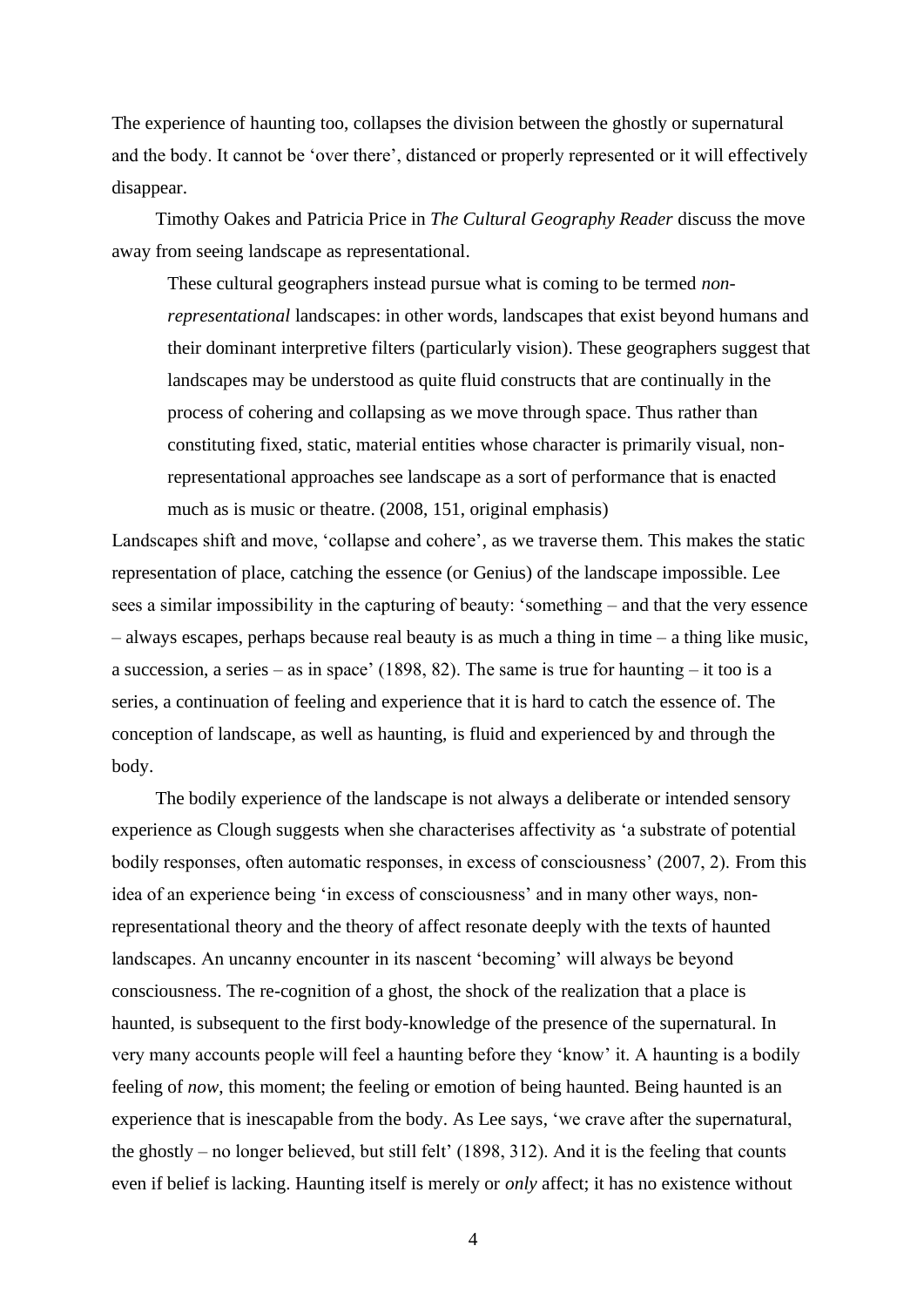affect. Being haunted is to know that one is haunted or that one is in a haunted place. Being haunted is to feel the hairs on the back of your neck rising; it is something glimpsed but not quite seen from the corner of your eye, a slight misgiving in the pit of your stomach, a delicate rash of goosebumps rising on cooling skin. As Lee asks, 'why do those stories affect us most in which the ghost is heard but not seen? Why do those places affect us most which we merely vaguely know that they are haunted? Why most of all those which look as if they might be haunted?' (1898, 310). Perhaps paradoxically, given the immaterial nature of ghosts, there is no haunting without a material bodily experience of it. And in particular, if that which haunts is unseen, it must be *felt*. I want to suggest therefore that for the concept of haunting the usefulness of non-representational theory and the theory of affect cannot be underestimated. There is, and can be, no haunting without feeling*.* If one does not emote, or feel a haunting, if one does not experience it, then it is possible to argue that 'haunting' itself cannot, by definition, exist. Can a landscape be haunted without a witness or someone there to recognize the fact that it is haunted? I suggest that a haunting needs an outside, interpretive presence: a haunting is an intervention, an encounter.

If I am correct and haunting requires an intervention, if there must be an encounter, there will be a material presence, of landscape and space and of that-which-haunts, (sometimes manifested as 'ghost'), as well as the one who experiences it. In the introduction to *Popular Ghosts* María del Pilar Blanco and Esther Peeren suggest that

we have yet to consolidate the methods used to define the ghost in order to discuss it in spatial terms, as a physical occupation of everyday sites that emphasizes the materiality of the ghost and defines its agency as grounded in a particular locale – in a disturbance of space as much as of time. (2010, xvii)

Ghosts do not merely belong to the past, they are current, present entities that exist, or at least manifest (in whatever manner), *somewhere.* Lee evokes the supernatural figure of the God Pan, the 'weird, shaggy, cloven-hoofed shape' seen by travellers in the woods, but she extends his presence stating that 'Pan is also the wood, with all its sights and noises, the solitude, the gloom, the infinity of rustling leaves, and cracking branches; he is the greenishyellow light stealing in amid the boughs; he is the foliage, the murmur of unseen waters, the mist hanging over the damp sward' (1898, 297). Pan does not occupy the wood, he *is* the wood, his being is the very materiality of the trees, the light, the sounds, the melancholy atmosphere. The super-natural is not just the beyond or other to the natural, it is native to it.

As Gregg and Seigworth argue: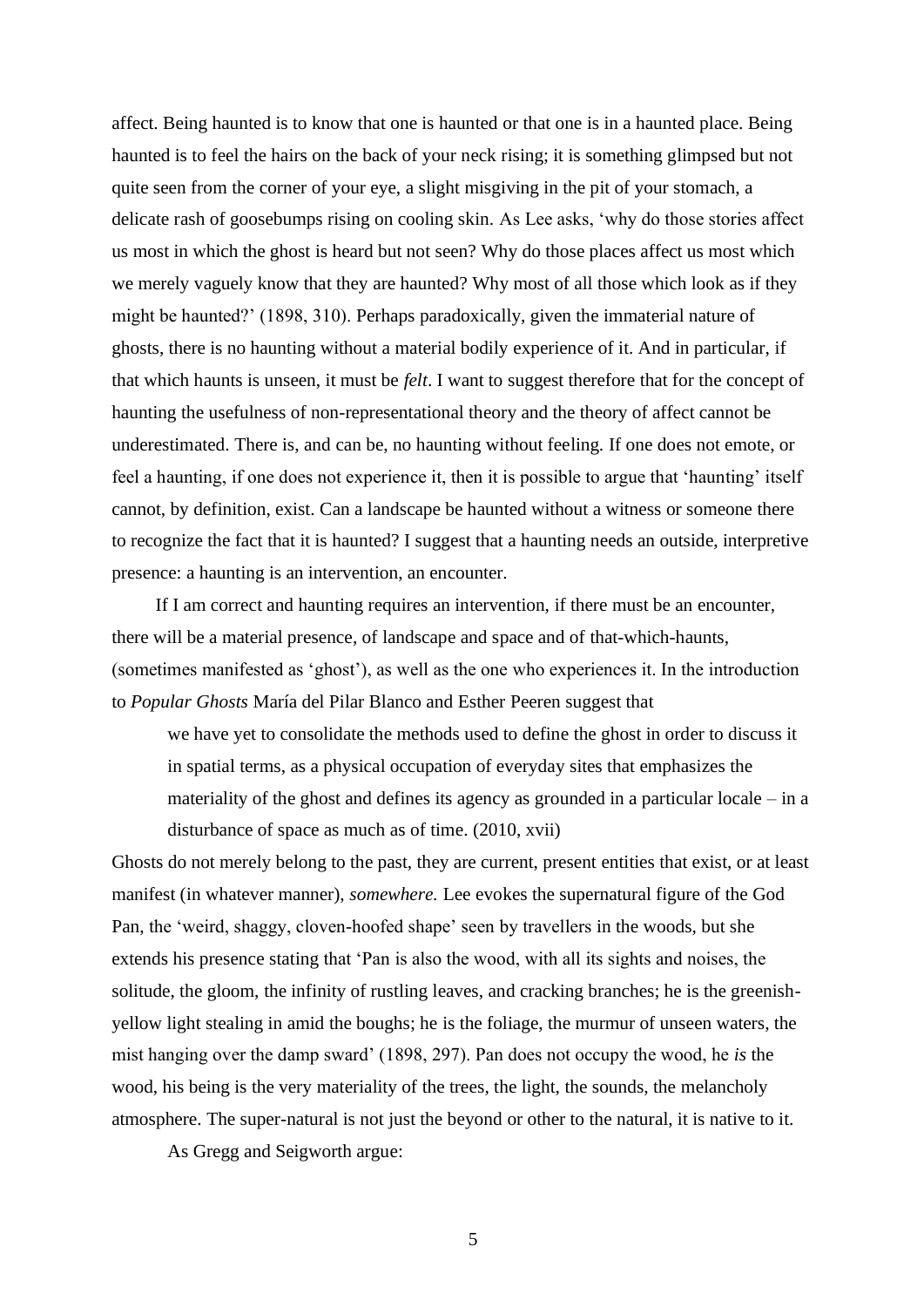Affect is in many ways synonymous with *force* or *forces of encounter*. [Affect] often transpires within and across the subtlest of shuttling intensities: all the miniscule or molecular events of the unnoticed. The ordinary and its extra-. Affect is born in *inbetween-ness* and resides as accumulative *beside-ness.* Affect can be understood then as a gradient of bodily capacity ... Hence affect's always immanent capacity of extending further still: both into and out of the interstices of the inorganic and nonliving, the intracellular divulgences of sinew, tissue, and gut economies, and the vaporous evanescences of the incorporeal (events, atmospheres, feeling-tones). At once intimate and impersonal, affect *accumulates* across both relatedness and interruptions in relatedness, becoming a palimpsest of force-encounters traversing the ebbs and swells of intensities that pass between "bodies" (bodies denied not by an outer skin-envelope or other surface boundary but by their potential to reciprocate or co-participate in the passages of affect). Bindings and unbinding, becomings and unbecomings. (2010, 2, original emphasis)

There are deep resonances with the conceptions of haunting here. A haunting is the 'extra' of the ordinary, the 'super' of the natural. A ghost is a becoming *and* an un-becoming – they exist at the same time as they do not. A ghost is the undoing (the un-becoming) of the human body and its life. Ghosts inevitably reside in the in-between, whilst a haunted space is defined *as* being the in-between. David Matless writes that 'landscape...carries a relational hybridity, always already natural and cultural, deep and superficial, which makes for something inherently deconstructive' (2003, 231). A haunted landscape deconstructs itself. Boundaries, borders and spaces themselves dissolve in fluid reconfigurations as that which haunts moves in *and* out, here *and* there, in-between *and* nowhere. The boundaries between ghost, place and those who witness or experience the haunting are deconstructed, only to be reconstructed anew by affect.

In 'Notes on the Supernatural in Art', Lee describes, 'that supernatural which really deserves the name, which is beyond and outside the limits of the possible, the rational, the explicable – that supernatural which is due not to the logical faculties, arguing from wrong premises, but to the imagination wrought upon by certain kinds of physical surroundings' (2006, 296). The natural, the supernatural, the material and the immaterial, the living and the non-living are conflated and remodelled in relation to each other and the affect each has on the other. Boundaries are transgressed and those things that should be separate: the invisible and the visible, the supernatural and the 'real', are separate no longer. Boundaries and material barriers do not hold back ghosts who can pass through corporeal bodies, through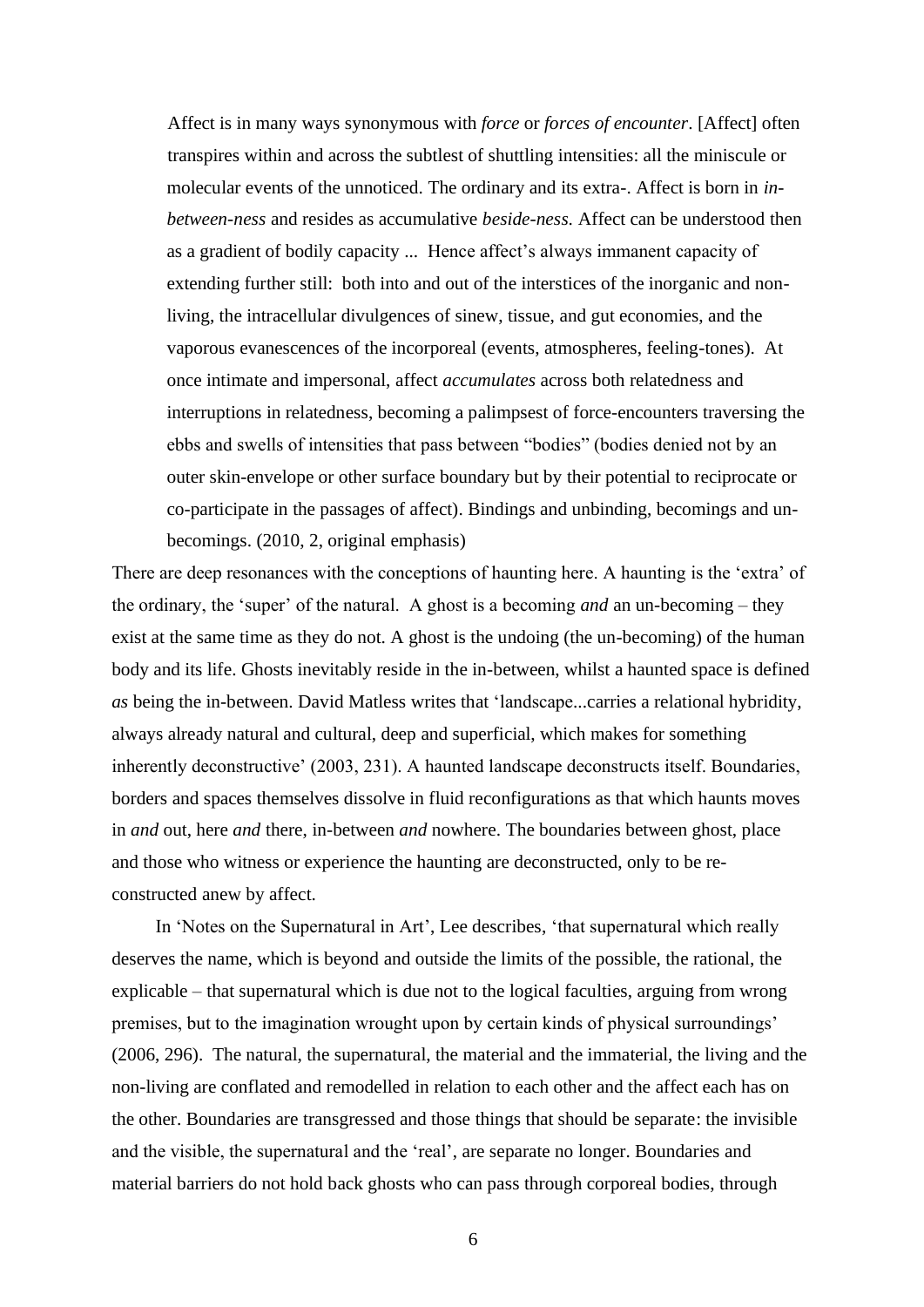rocks, walls or any other material impediment. Ghosts, that-which-haunts, as well as those who experience the haunting are defined by 'their potential to reciprocate or co-participate in the passages of affect' (Gregg and Siegworth 2010, 2) as the haunted and the haunting each impinge upon one other. A haunting, an encounter with a ghost, is a dialogue of affect. Gregg and Seigworth contend that with the practice of affect theory,

almost all of the tried-and-true handholds and footholds for so much critical-culturalphilosophical inquiry and for theory – subject/object, representation and meaning, rationality, consciousness, time and space, inside/outside, human/nonhuman, identity, structure, background/foreground and so forth – become decidedly less sure and more nonsequential. (4)

This is strikingly similar to descriptions of haunting. A haunting is, in some form or other, a re-turn and thus there is an inevitability of the non-sequential. In Lee's evocative story 'Oke of Okehurst' the suggestion is that the present Mrs Alice Oke is a reincarnation of a longdead ancestor (also called Alice Oke) who murdered her lover. Our narrator, an artist employed to paint the wondrous and other-worldly Mrs Oke considers that perhaps the idea of a reincarnated woman and the ghostly presence of her murdered lover is not so peculiar. He says 'when you come to think of it, why not? That a weird creature, visibly not of this earth, a reincarnation of a woman who murdered her lover two centuries and a half ago, that such a creature should have the power of attracting about her...the man who loved her in that previous existence, whose love for her was his death – what is there astonishing in that?' (1898, 111). Nothing is certain, nothing secure and the past melds with the present and the dead with the living. Even when there is a tale of a haunting with a reason or purpose there is a collapse in rationality as well as in time, space and dimensionality. The 'firm' and the graspable are lost. What is left is a feeling, an emotion or a physical unease. This however is not separate to, or separable from, place.

Occasionally in ghost stories it is a person who is haunted, with the ghost beside them wherever they may go, but it is not these stories (and they are relatively few and far between) that concern us here.<sup>2</sup> *Haunted Landscapes* is, of course, concerned with haunted places. Roger Luckhurst suggests that 'it is worth recalling that ghosts are held to haunt specific locales, are tied to what late Victorian psychical researchers rather splendidly termed "phantasmogenetic centres". This might suggest that the ghosts of London are different from those of Paris, or those of California (where *Specters of Marx* was first delivered in lecture form)' (541-2, original emphasis). I will return to Derrida and *Specters of Marx*. Here I want to emphasise, following Luckhurst, the idea that ghosts are specific and *placed*. They belong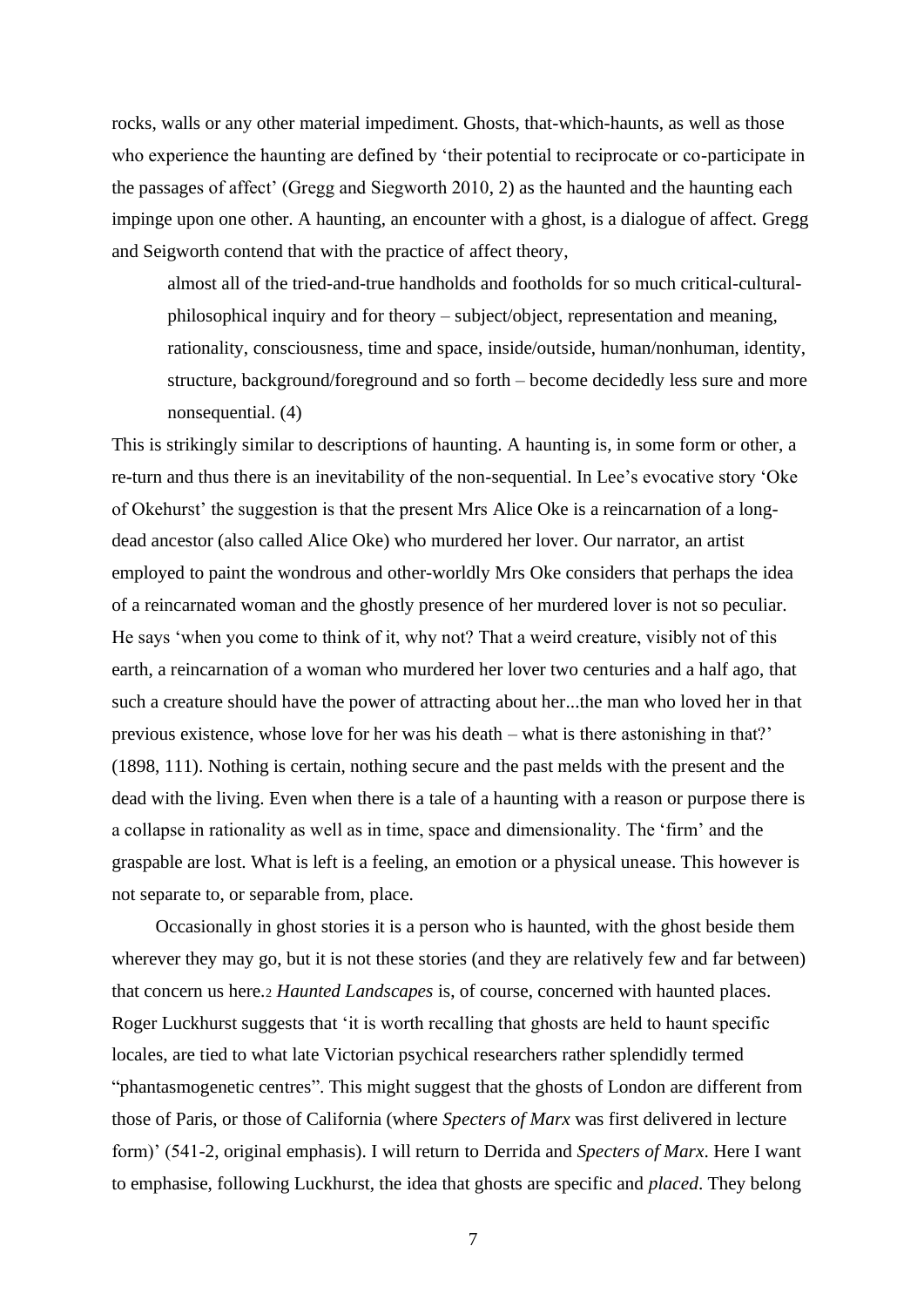to, and sometimes help to define, locales. And whilst Oakes and Price, talking about the living (the human) state that, 'though we are profoundly *emplaced* creatures, we are not *place-bound*' (2008, 253, original emphasis), ghosts and sites of haunting most often *are.*  Ghosts, whilst being the very definition of in-betweenness, are caught in-between in the liminal space of here and not-here. Yet 'here' is usually very specific. Oakes and Price suggest that place 'in its most simple expression...is often equated with locality as in "you are here"<sup>'</sup> (254), and it is this specificity of locality, this presence of place that *Haunted Landscapes* is concerned with.

Vernon Lee's ghosts too are most often held firmly in place – they exist only within a particular locale. Her ghost stories are filled with luscious, sensuous, exotic and almost erotic descriptions of the landscape. Yet the beauty of these places is enlivened and even created by the presence of the supernatural and she tells us in 'Oke of Okehurst' that 'the very air, with its scent of heady flowers and old perfumed stuffs, seemed redolent of ghosts' (1898, 111). In his essay 'The Ghosts of Place', the environmental sociologist Michael Mayerfeld Bell states that '[g]hosts are...ubiquitous in the places in which we live, and they give a life to those places. Ghosts are much of what makes a space a place' (1997, 813). For Bell, ghosts can help define a space and give it meaning and 'life'. He continues,

I have been primarily drawn to the ghosts of place as a way to describe a central aspect of the social experience of the physical world, the phenomenology of environment. Such experience arises in part from the social relations of memory, and the memory of social relations. But the ghosts of place should not be reduced to mere memories, collective or individual. To do so would be to overlook the spirited and

live quality of their presence, and their stubborn rootedness in particular places. (816) In an understandable, but somewhat peculiar turn of phrase, Bell points to the *liveness* of ghosts. Yet why not? If we continue with our affect theme then any experience of ghosts must be a present and a living one. And an important part of the 'liveness' is the rootedness in place. As Avery F. Gordon in another sociological text suggests, 'The ghost, as I understand it, is not the invisible, or some ineffable excess. The whole essence, if you can use that word, of a ghost is that it has a real presence and demands its due, your attention' (2008, xvi). A haunted landscape must be experienced for it to be haunted at all and therefore we have the cry from that which haunts (albeit perhaps muted, but none-the-less imperative) of 'I am *here*'.

Derrida, Theories from the Margins and an Ethics of Haunting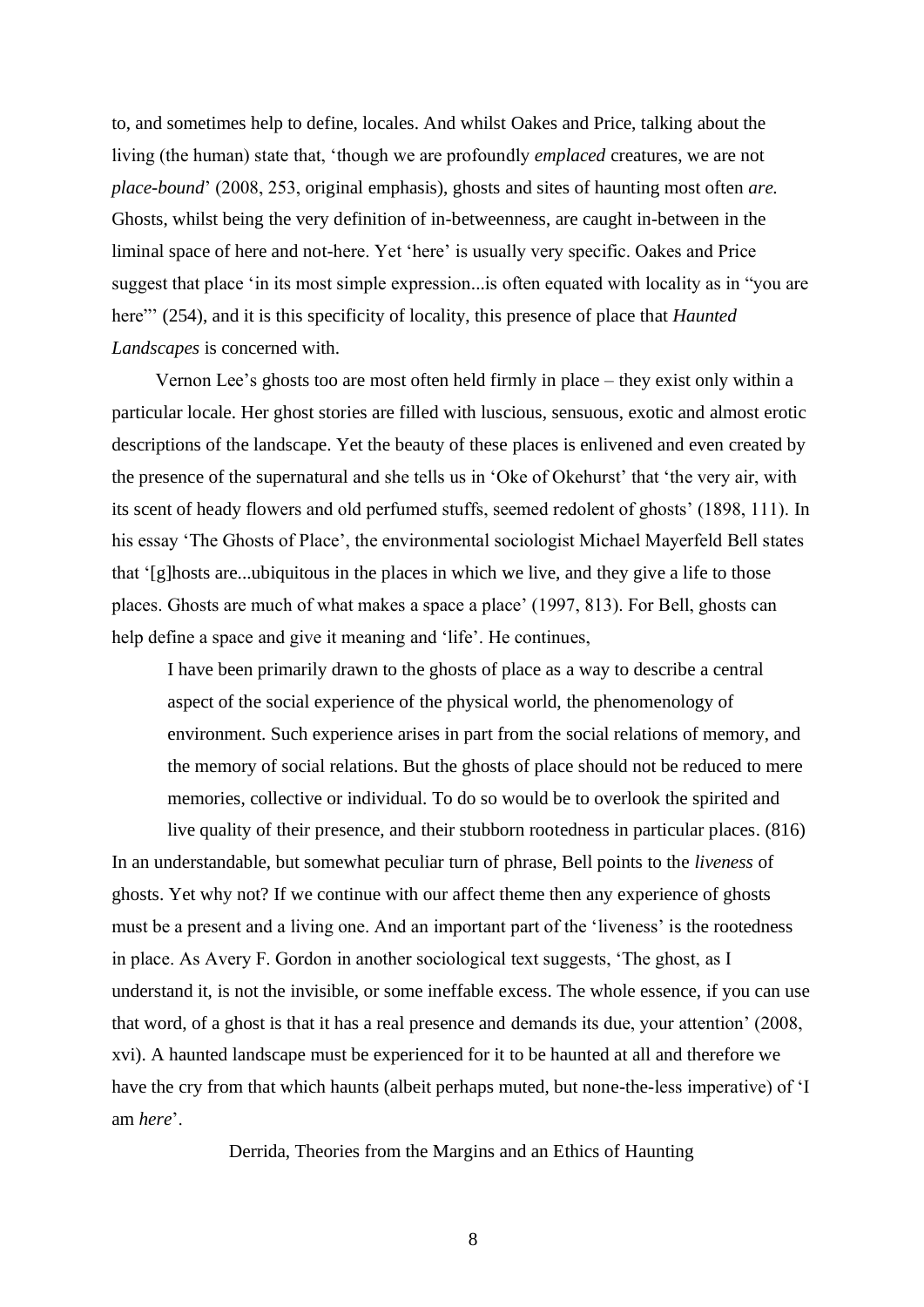Thus far I have discussed the em-placedness of ghosts and haunting and the way that the specificity of place and the resonance of affect impact on their presence as well as their reception. Both ghosts and the concept of haunting, however, have been (and often still are) viewed from different perspectives. The most ubiquitous of these comes from Derrida's oftcited book, *Specters of Marx* (1994/2006). Derrida posits a spectre that haunts society; a spectre of the future as much as of the past, of being and of non-being (hauntology). Derrida's discussion is overtly and deeply political. He states, '[h]egemony still organizes the repression and thus the confirmation of a haunting. Haunting belongs to the structure of every hegemony' (Derrida 2006, 46). Haunting here is a metaphor that points to oppression, repression and terrible social injustices that are occurring at this present moment, in very many societies. For Derrida, to speak of the ghost, of the experience of haunting, one must ethically evoke the spectres of those who have gone before and those who are not yet here. He claims,

It is necessary to speak *of the* ghost, indeed *to the* ghost and *with* it, from the moment that no ethics, no politics, whether revolutionary or not, seems possible and thinkable and *just* that does not recognize in its principle the respect for those others who are no longer or for those others who are not yet *there*, presently living, whether they are already dead or not yet born. No justice...seems possible or thinkable without the principle of some *responsibility*, beyond all living present, within that which disjoins the living present, before the ghosts of those who are not yet born or who are already dead, be they victims of wars, political or other kinds of violence, nationalist racist, colonialist, sexist or other kinds of exterminations, victims of oppressions of capitalist imperialism or any of the forms of totalitarianism. (xviii, original emphasis)

For Derrida, it is imperative to address the ghost figure in order to respect and bear responsibility towards those from the past and those from the future who will suffer the most terrible oppressions and violence. This is an *ethics* of haunting and of ghosts. For Derrida, this is another recognition of the cry (even if it belongs to the past, or to that which is not yet come): 'I am *here*'. In this way, the ghost, the haunting, is brought into the present, placed centre stage (where no ghost can comfortably exist) and spoken about, to and with. Julian Wolfreys in *Victorian Hauntings* follows Derrida and argues that perhaps haunting is not to do with the past, but the present: 'according to Derrida, haunting is not simply a thing of the past or, indeed, something from the past. Instead, the experience of haunting has never been greater' (2002, 1). For both Derrida and Wolfreys these hauntings occur in the landscapes of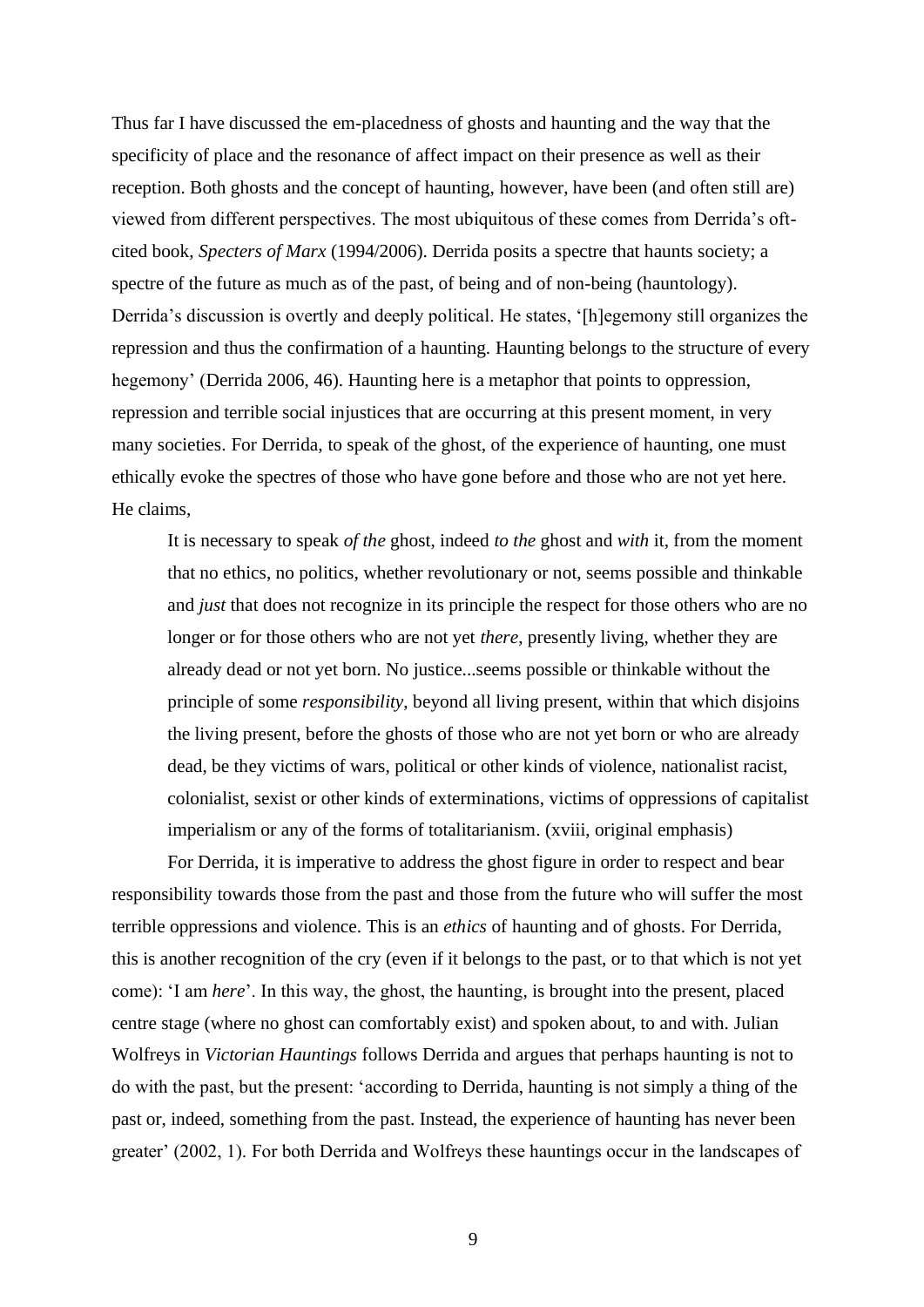modernity: the nation-states, hegemonic 'democracies', spaces of totalitarianism and the 'new international'. Haunting makes these landscapes present.

It is this view of haunting and ghosts that post-colonial theory, queer theory and feminism have made such productive use.<sup>3</sup> Haunting as a metaphor, as well as the figure of the ghost, carries powerful resonances. Yet this is not quite accurate. Feminist, post-colonial and queer theorists who employ these tropes do not exactly use haunting as a metaphor, rather it is a way of presenting (in temporal terms too) and bringing to the fore the violences of the past, the terrible oppressions, injustices and traumas. Texts explored in the essays in this volume, the films *The Devil's Backbone* and *Aftermath* and the novels *Beyond Black* and *White is for Witching* feature ghosts and use the concept of haunting to explore, and sometimes to lay to rest, the memories of appalling traumas. In a thoughtful essay 'Postcolonial Haunting: Anxiety, Affect, and the Situated', Michael F. O'Riley discusses the use of the concept of haunting for the postcolonial imagination. He claims:

[i]n large part, the advent of postcolonial consciousness has emphasized the imperative of returning to occluded colonial history through a reckoning with the specters of the nation's colonial heritage. Postcolonial theory has relied, to a great extent, upon the idea of haunting in order to bring awareness of colonial history to the present. (2007, 1)

Using the concept of haunting makes colonial history more present and visible, hidden histories can return and make their presence felt. O'Riley says that '[c]onventional symbols of historical and psychic dissonance, haunted places have been employed to figure the post-colonial recovery of a past beyond appropriation yet historically emblematic' (4). The concept of haunting has been important in post-colonial reconciliations with past atrocities and traumas and with the violent appropriation and violation of colonized landscapes.

It is not just postcolonial theory or texts that have employed the concepts of haunting and ghosts. Feminist theory and queer theory both utilize the figure of the spectre. In her examination of Victorian ghost stories, Vanessa D. Dickerson positions oppressed Victorian women as 'the ghost in the noontide'. Dickerson argues that women in middle class Victorian homes were often invisible and taken for granted and she describes them as being ghostlyalready: 'the Victorian woman was above all the ghost in the noontide, an anomalous spirit on display at the center of Victorian materialism and progress'. The argument is that Victorian women were 'barely-there' – caught in what Dickerson terms 'their own special brand of ghosthood' which pushed them into the margins and the background (1996, 11). As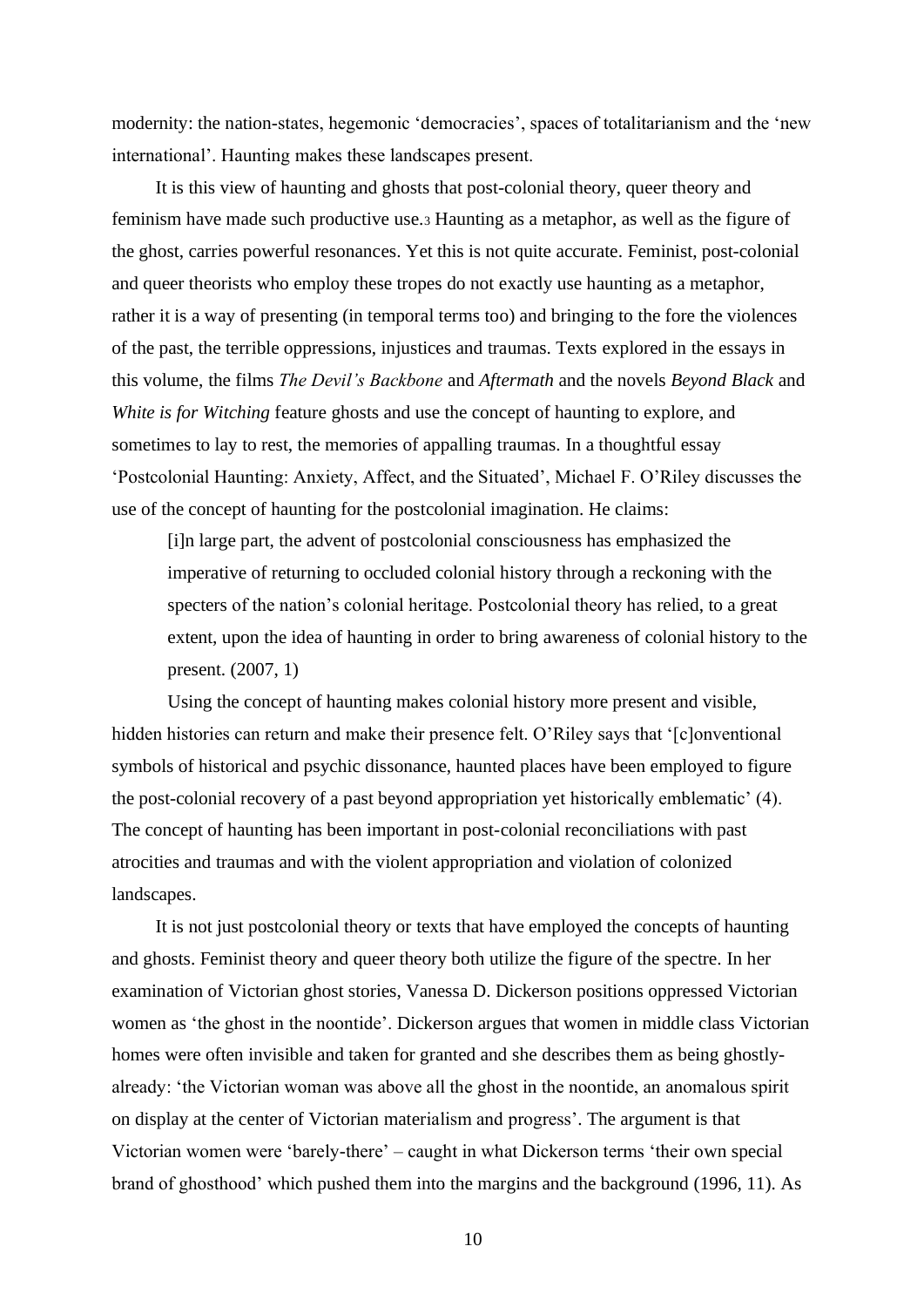conceptions of ghosts and haunting seem to echo the experience of the marginalized and oppressed it is not surprising that this idea of 'ghosting' is also to be found in the contemporary debates of queer studies. This is Diana Fuss in the introduction to her volume *Inside/Out* speaking about heterosexuality and homosexuality:

[e]ach is haunted by the other, but...it is the other who comes to stand in metonymically for the very occurrence of haunting and ghostly visitations. A striking feature of many of the essays collected in this volume is a fascination with the spectre of abjection, a certain preoccupation with the figure of the homosexual as spectre and phantom, as spirit and revenant, as abject and undead. (1991, 3)

It seems that the ghost itself figures the marginal. And whilst this could be seen more conventionally as a clear demonstration of the 'return of the repressed' conceptualizing the ghost goes further. In her book *The Queer Uncanny*, Paulina Palmer argues that,

[t]he figure of the ghost is particularly rich in metaphorical significance, both traditional and post modern. As well as evoking connotations of invisibility and fluctuations in visibility...it can operate as an image for liminality and bordercrossing, as illustrated by its ability to traverse the boundaries between inside and outside, present and past and, even more mysteriously, life and death. (2012, 66)

Palmer examines lesbian and male gay versions of the ghost story, which she argues are 'particularly inventive' and here the figure of the ghost can be seen as positive and liberating. Thus the figure of the ghost can bring into view that which is most usually hidden. The ghost body for those who are marginalized, forces notice onto itself and will not be ignored ('I am *here*'). As O'Riley remarks in relation to postcolonial uses of the spectral, '[h]aunting is pervasive in postcolonial thought precisely because of its affective dimension, a dimension that creates a sense of the imminently important, present, and disruptive' (2007, 4).

## From Criticisms to Multiplicities

All of these uses of the concepts of haunting and ghosts form a part of what Roger Luckhurst has called 'The Spectral Turn' (2002). He is one of several theorists to critique this more generalized view and use of haunting. The danger, he suggests, is that 'the generalized structure of haunting is symptomatically blind to its generative loci' (528). Hauntings come from somewhere; they are generated by different circumstances, places and histories. Hauntings, ghosts and spectres, he maintains, are specific, historical and located in both space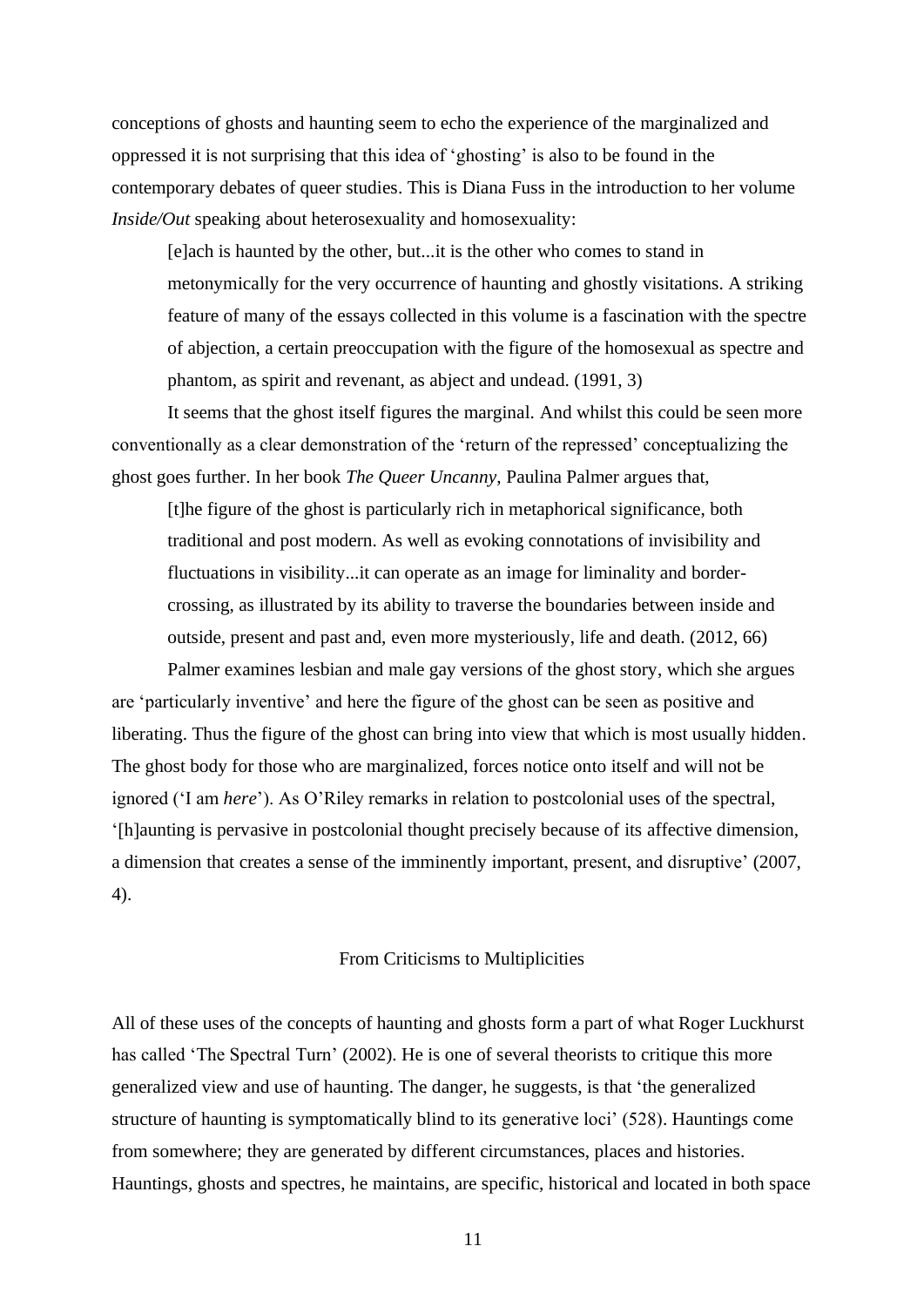and time. Luckhurst (and others) focus much of their criticism on Derrida and contend that too often he treats these phenomena as representative and general. Luckhurst says, '[t]he spectropoetics or hauntological frameworks encouraged by *Specters of Marx* routinize specificity beneath a general discourse regarding the spooky 'secret sharer' of Enlightenment modernity' (541). The argument is that the term 'haunting', used too widely, and in too general a way, can both diffuse the power (perhaps even finally negate the meaning) of the term, and universalize the experience in a manner that is not always useful or positive. O'Riley extends the criticism to the way that postcolonial theory has employed haunting as a conceptual model. He argues that '[t]he compulsion to figure colonial history as a haunting trace does not necessarily lead to a so-called ethical relationship with the Other, nor does it result in an avoidance of some of the theoretical issues related to place, history, and appropriation' (2007, 4). And Blanco and Peeren warn that 'care needs to be taken not to turn the ghost into an abstract, universal figure or catch-all' (2010, xix). For all of these critics the problem stems from a lack of specificity of place, history or individuality.

As we were discussing above, hauntings are *placed* and ghosts belong to particular locales. Here though these critics argue that we have what O'Riley terms as haunting in 'a placeless place' (2007, 3, n4). He says,

the use of haunting in postcolonial theory as a placeless yet always-quotable mode of resistance also suggests a lurking anxiety concerning the ways that situated conflicts and encounters are not always aligned with the often intangible nature of new transnational realities and postcolonial forms of oppression. Viewed this way, we might say that the deployment of haunting in postcolonial theory represents a suspended condition, in-between because it is symptomatic of an era poised between the traces of an increasingly inoperative colonial history and uncertain transnational forms of hierarchy and oppression. (1-2)

O'Riley argues that in this case, haunting can be productive of a state of being 'caught inbetween' leading to stasis and imprisonment. He continues: '[r]ather than creating awareness of contemporary conditions of inequality, such a haunting can produce a retrospective gaze that tends to archive instances of colonial injustice, transforming them into colonial sites of memory' (7). This he believes can memorialize people and their experiences of trauma and oppression into a state of static victimization. Further, he suggests that this fixation on the past using the tropes of haunting and ghostliness 'ultimately diverts attention away from contemporary realities that beg our attention' (9). With this conception of haunting he argues, we lose sight of the present and fix the past. There is a problem here as it is quite obvious that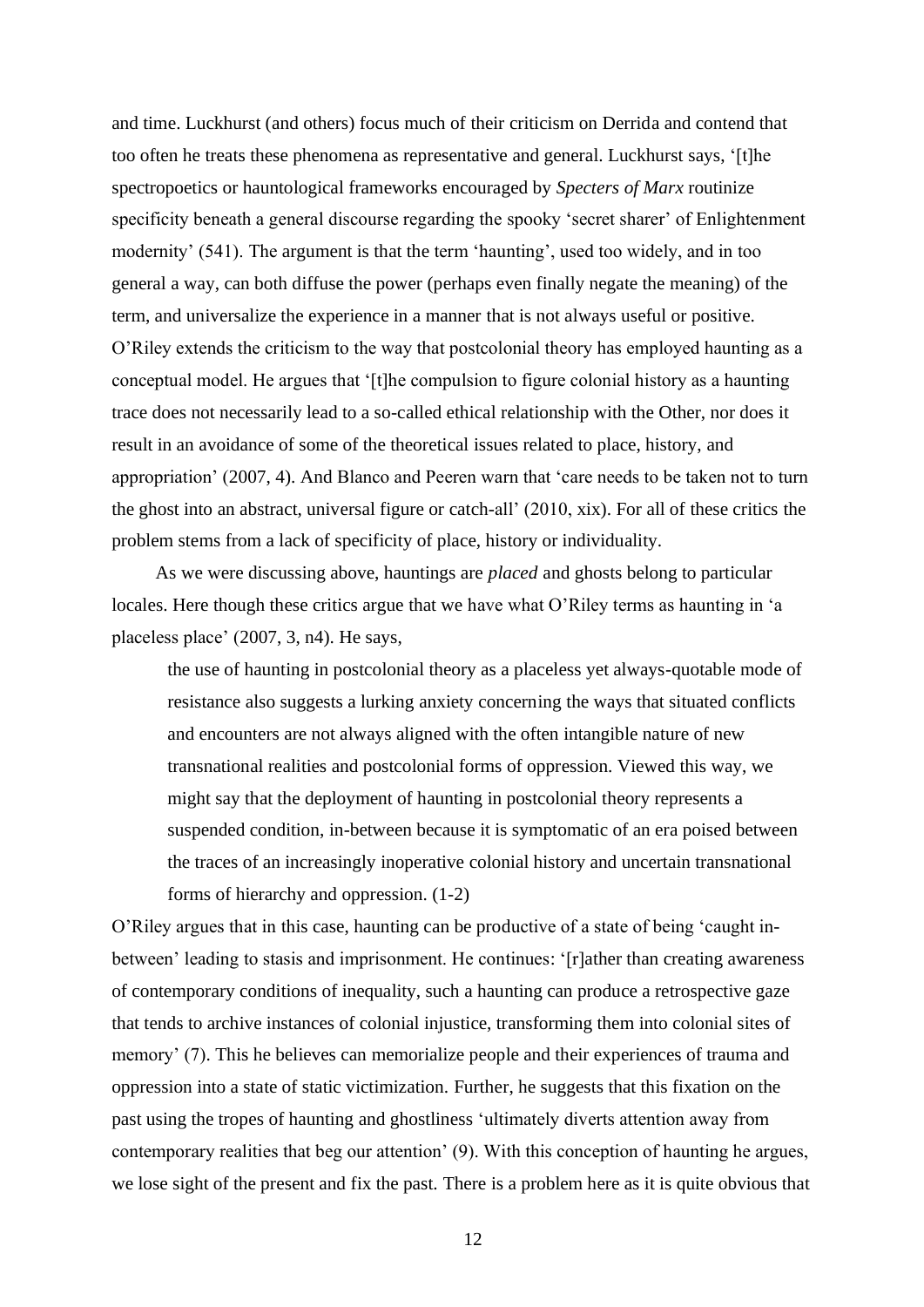many commentators from the margins see the figure of the ghost and the idea of haunting as useful, productive and empowering. Yet, seen from an-other side, these concepts can secure a single conception of the past, making it inert, and keep those who are already oppressed in a space of 'otherness', transparency and indeterminacy.

The criticisms of the 'spectral turn' correlate to the criticisms from landscape studies and cultural geography of 'representational theory'. This way of looking at landscape views it from a distance and prioritizes the ocular and objective. This, it is argued, is too general, too objective, and too distant. As we know, affect theory or non-representational theory brings things literally back down to earth, back to the embodied, lived experience of the landscape. Similarly, the way to move from the universalizing 'spectral turn' is to situate ghosts and haunting, not just in time as Derrida does, but 'in time *and* space' (del Pilar and Pereen 2010, xi, original emphasis). In his own work Luckhurst proposes a strategy for countering 'the generalized conjuring of haunted modernity' by looking instead at the 'grounded manifestation of communities in highly delimited locales' (2002, 536). In Luckhurst's work this involves an examination of London localities. Here what is important is the move back to the specificities of place. For our purposes we need both the specificities of place as well as the specificities of experience. The term 'haunting' echoes a multiplicity of meanings and experiences, from the directly phenomenological, to visions of ghosts, the trace hauntings of trauma or remnants of the past. Hauntings are multiple *and* specific; there are *hauntings,*  plural but particular. Therefore perhaps unsurprisingly, the call in *Haunted Landscapes* is one of, and for, diversity.

As noted above, ghosts and the conception of haunting are inherently deconstructive. Haunting disrupts the nature/culture debate that is never far away from discussions around landscape. Haunting breaks down binary distinctions: visible/invisible, present/absent, alive/dead, here/there. Haunting transgresses boundaries as well as binaries. What is the natural and what the supernatural? Where does one begin and the other end? There are always multiplicities of hauntings and multiplicities of spaces and places. Berberich et al claim that landscapes too are plural: 'landscape is not one thing, but always *multiple* and connected relationally to a host of other cultural and political concerns' (2012, 19, original emphasis). Echoing the calls for the pluralizing and diversifying of the definitions and uses of the term 'haunting' they continue, arguing:

the idea of *landscape* has become increasingly utilized in a much broader, poetic sense, to signify a whole set of meanings and associations – the landscapes of the mind, the landscape of fear, the landscape of loneliness. These uses show the need for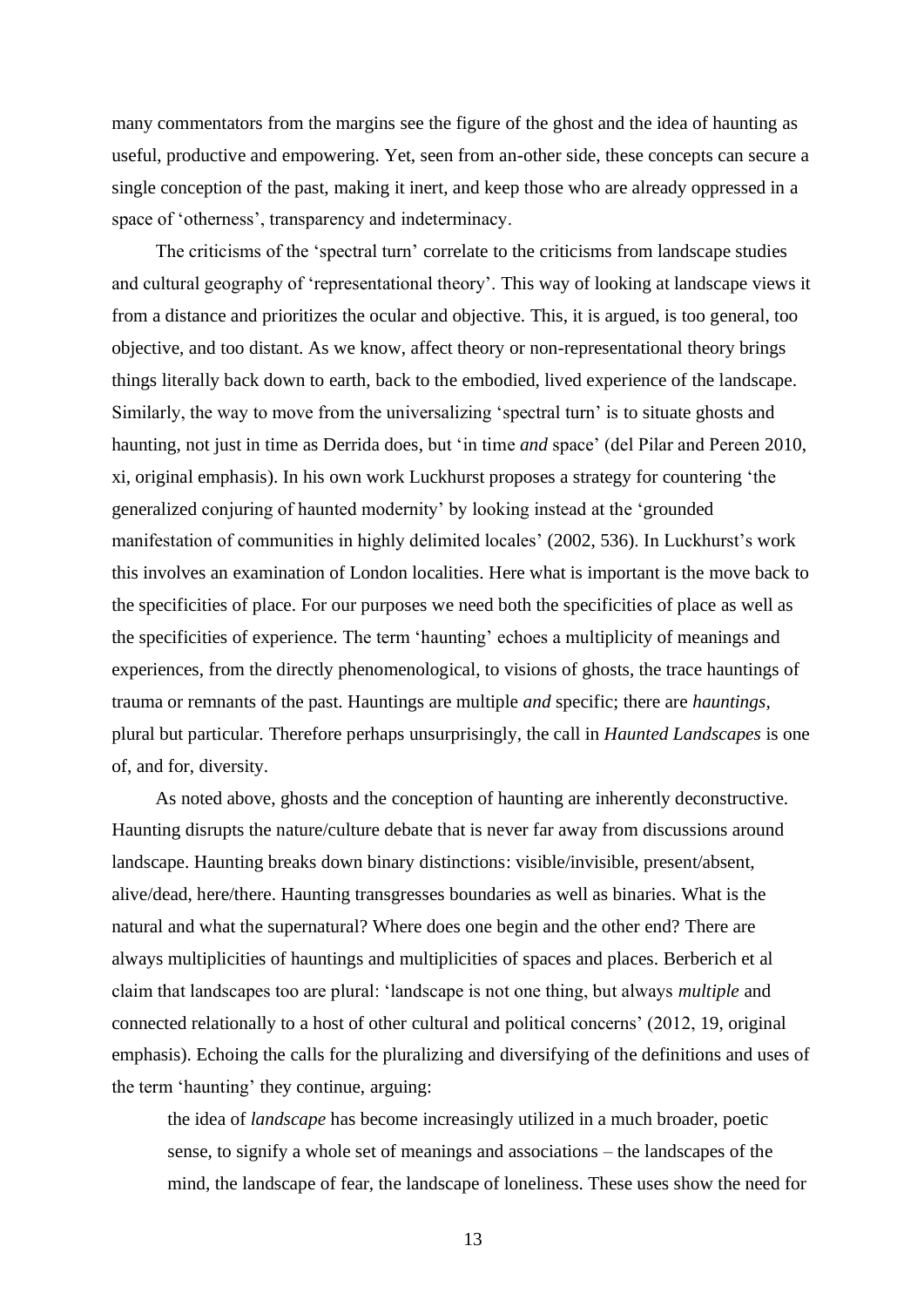a wider definition in the notion of *landscape* to encompass more than just the 'land', the 'surfaces of the earth' and even the 'visible terrain', a term more able to suggest the range of contacts, encounters and experiences one might have with the world, the representations of the world and the feelings, emotions, sensations, affects bound up with that "exchange" or "dialogue". (21-2, original emphasis)

It seems that the most productive way forward is not simply to accept multiplicity, but to actively strive for a pluralizing of definitions, concepts and approaches, whilst remaining attentive to the particularities of landscape and haunting. Echoing this sentiment*,* Blanco and Peeren claim there is currently a need 'to understand ghosts and haunting in diverse, rather than theoretically monological ways' (2010: xviii). Plurality, diversity and multiplicity, an acceptance of differences and the inclusion and juxtaposition of seemingly oppositional theories and approaches characterise the array of essays in *Haunted Landscapes*.

# Multiplicities

Representational theory, non-representational theory, the 'spectral turn', the move away, the 'affective turn', the universalizing tendency: all exclusive ways of perceiving things lead to binaries and schisms, contradictions and oppositions. Yet why must we choose between 'this' or 'that'? Speaking about the differences in theoretical perspectives within cultural geography, Oakes and Price comment that many 'approaches have a great deal in common, and over time the antagonism among various sub-groups has subsided considerably' (2008, 151). This easing of antagonisms in cultural geography could be usefully extended to the study of the spectral, the supernatural and the ghostly. Derrida is useful. The use of the concept of haunting and the resurrection of a variety of ghosts for theorists and those imagining from the margins are empowering and productive. Yet the turn to affect, to the lived, the experienced, the bodily, specific and personal also provides powerful tools. Owain Jones and Joanne Garde-Hansen cite what they see as 'a creep towards "presentism"' within non-representational geography and worry that this presages a neglect of the past (2012, 8). However, if a landscape of *any* sort is haunted by *any* sort of entity, ghost or memory, the past cannot be neglected. Astrid Erll et al propose 'different *modes of remembering* in culture. This approach proceeds from the basic insight that the past is not given, but must instead continually be re-constructed and re-presented' (2010, 7, original emphasis). This presents us with a productive way to conjoin affect theory with theories of haunting. The past is not fixed, rooted or singular itself, and therefore the past represented by, suggested by or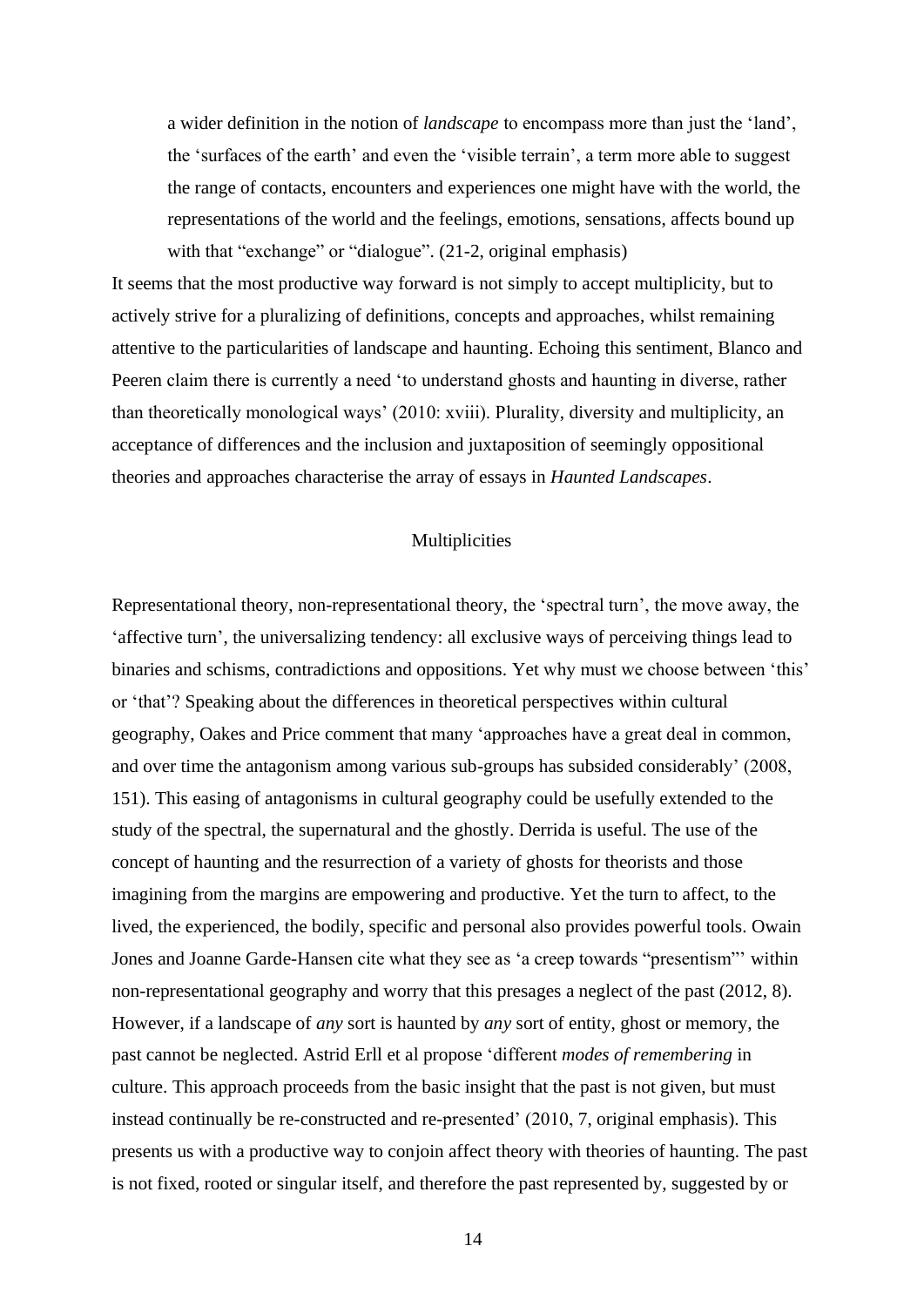evoked by a haunting is not static either. And it is worth pointing out that a haunted landscape is *not* a stable one. In the same way that Oakes and Price describe landscape 'cohering and collapsing as we move through space' (2008, 151), so must an emplaced haunting be constantly dissipated and then re-made. A haunting is a very human thing and, as I have been arguing throughout, cannot exist without someone to experience, witness, remember or recognize it in some form or another.

The essays collected in *Haunted Landscapes* explore these encounters. Coming from all sub-sets of theory, they use the concept of haunting to heed the echoes left by the terrible traumas of the past, they explore diverse landscapes from traditional haunted houses to wilderness spaces, imagined places and the haunted landscapes of the psyche and the mind. The approaches range from what could be seen as the unashamedly representative, such as the haunting echoes of Holocaust atrocities, to the psycho-geographic exploration of Whitechapel and the more traditional literary and film criticism looking at texts such as *Coraline* and *The Haunting of Hill House*. Fictional ghosts, ghosts of the mind, and 'real' ghosts sit side by side. Individual and very personal experiences of hauntings are juxtaposed with communal (if perhaps not universalized) encounters. There is 'collective' memory as well as personal, individual memories in these haunted landscapes. Folklore, legend, urban mythology, narratives of trauma and memory are all present here. The landscapes evinced as 'haunted' are also diverse. There are the urban and the rural, the liminal and the 'other dimensional'. Perhaps inevitably this collection of essays raises more questions than it attempts to answer. As we have been seeing, haunted landscapes themselves have a tendency to deconstruct any familiarities, assumptions or certainties. Even some of our most usual tropes are dissipated, such as that of the idea of the appearance of ghosts or the phenomenon of haunting as being representative of the return of the repressed. 'Haunting' suggests a return or an un-covering of that which has been hidden, yet sometimes this concept of a re-turn becomes redundant within the realm of the always-already-there. A haunted landscape may not be able to exist without someone experiencing it, but it most certainly is not always the case that the haunting came with that person. The specific place itself may be haunted by something 'other'; that which is 'other' to us may be intrinsic to the place; the 'Genius' of specific landscapes may not be familiar or necessarily comfortable for us. Yet whatever haunts the place, be it material (a ghost) or immaterial (memory, nostalgia, emotion) the space between the 'here' and the 'there', the otherworldly and the worldly is itself occupied. And whether light or dark we must always pay heed to that which is calling 'I am *here*'.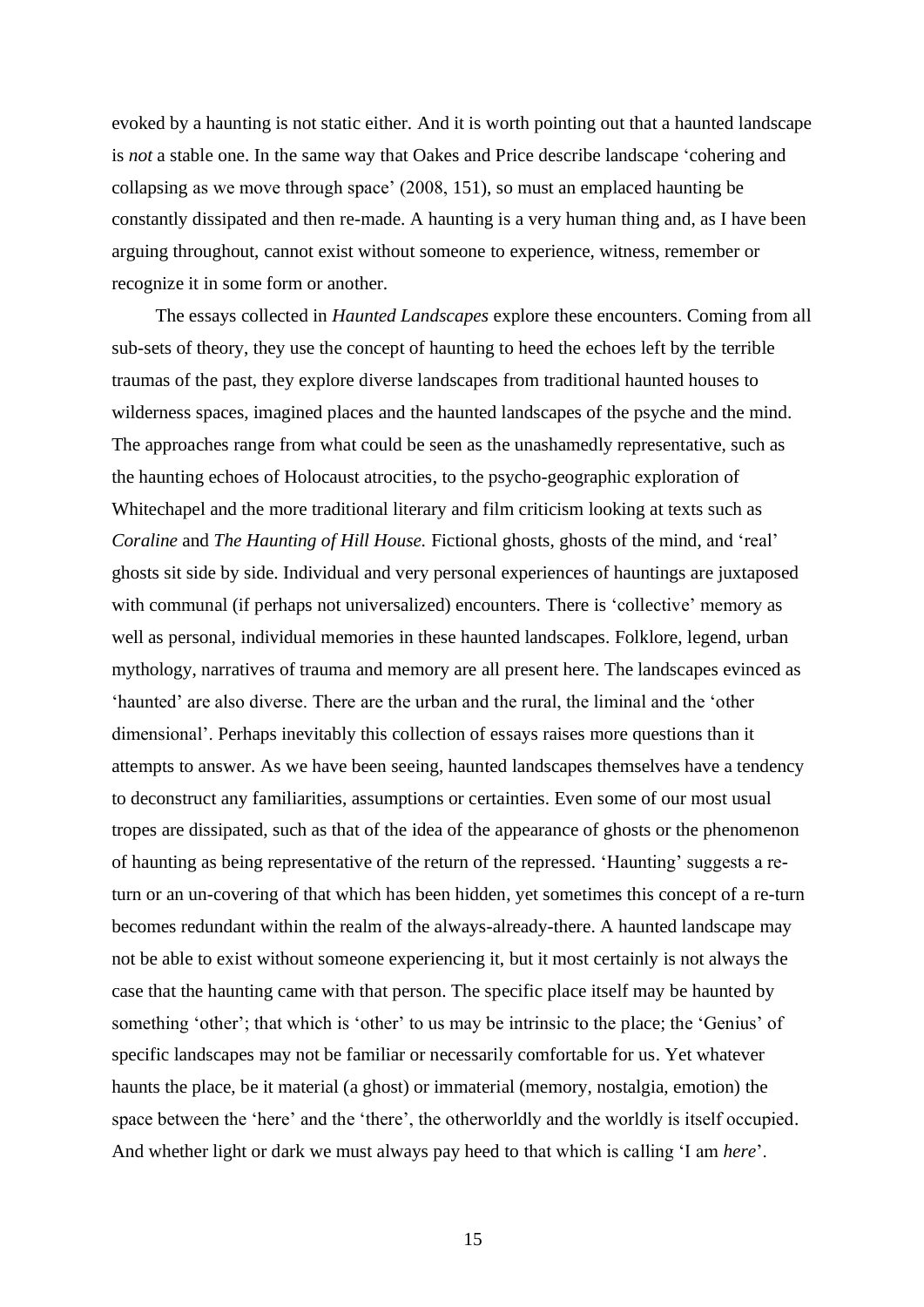#### Structure of the Book

*Haunted Landscapes* is divided into three sections: 'Landscapes of Trauma', 'Inner and Urban Landscapes' and 'Borderlands and Outlands'. The chapters in the first section 'Landscapes of Trauma' demonstrate the contention of the collection as a whole: landscape is indelibly marked and therefore haunted by the past, and the process of mourning while offering some measure of consolation, must always remain incomplete. The first two essays deal with the terrible traces and haunted terrain of the Holocaust. In chapter 1, 'Place as Palimpsest: Paul Celan and Martin Heidegger and the Haunting of Todtnauberg', Mark Riley investigates a single site, Martin Heidegger's hut in the Black Forest. Riley examines Paul Celan's poem, 'Todtnauberg' which was written in response to a meeting between Heidegger and Celan at the hut in 1967. In the poem, Celan's appreciation of Heidegger's rural mountain life was inflected by his knowledge of Heidegger's involvement in National Socialism. Riley explores fractures and erasures in Heidegger and Celan's 'real' lives as well as the space that haunts them both; the affective terrain of the hut.

Tracing the networks of haunting and spectrality in the cinematic spaces of two films, Matilda Mroz discusses Polish director Wladyslaw Pasikowski's *Aftermath* (2012), and the Spanish-Mexican production, *The Devil's Backbone* (Guillermo del Toro, 2001). This chapter, 'Earth and Spectre: Haunted Spaces and Mourning Rituals in Polish Cinema', considers spectral return in terms of the Holocaust and the Spanish Civil War. Using Derrida's writing on haunting in *Spectres of Marx*, Mroz investigates the *look* possessed by the spectral figure. Working with concepts of seeing and not-seeing the chapter explores sites of trauma in relation to remembrance and mourning. Here hauntings are cyclical and whilst *Aftermath* manages to dismiss its ghosts, *The Devil's Backbone* suggests some sort of continuance. Mroz takes both films though as part of the circulation of images of haunting and places them in a culture obsessed by memory and the unearthing and return of past events.

The next essays in this section are concerned with contemporary fiction and move to Britain. Beginning with post-imperial metropolitan landscapes, Ryan Trimm's chapter 'Witching Welcome: Haunting and Postimperial Hospitality in Hilary Mantel and Helen Oyeyemi' examines how home spaces still resonate with the ghosts of empire. Trimm examines how in *White is for Witching* and *Beyond Black*, spirits trouble and fracture time, producing inhospitable spaces for the living. In this essay Trimm argues that the spirits are summoned by place, rather than bound to it. He suggests that the spirits in both novels trouble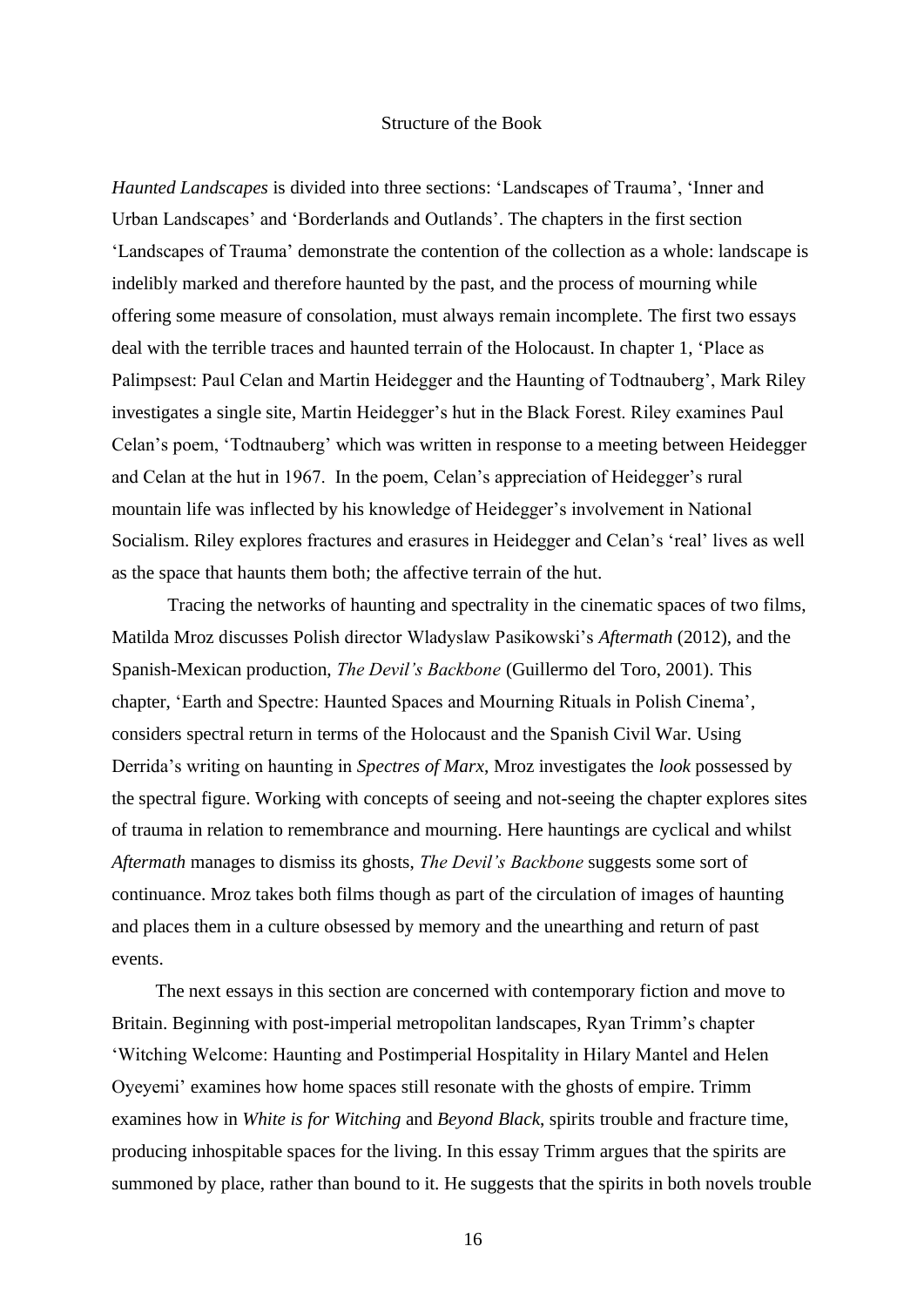conceptions of home as the national past haunts the present making habitation anxious and uncomfortable. The present is no longer secure and the ghosts must be exhumed before home can become a hospitable place again.

The final essay of this section, Niamh Downing's 'Tender Bodies': Embracing the Ecological Uncanny in Jim Crace's *Being Dead*', looks at the notion of super-nature and the ecological uncanny, where the site of trauma is the decaying corpses of a murdered couple who are turning into landscape. Downing contends that *Being Dead* is not a novel that uncovers or exorcises ghosts of the past. Instead the site of trauma is revealed to be the human body itself, which proves to be excessive; less supernatural than super natural, an excess of nature. The putrefying and decaying corpses become uncanny sites of materiality; nature that is haunted.

Section two, 'Inner and (Sub) Urban Landscapes', addresses some of the main themes present in the study of ghosts and haunting; the haunted house, nostalgia and the sub/urban landscape. These essays question power and gender relations, the idealized spaces of the city, the home and the American dream. Examining both literature and film they chart hauntings of inner human, and externally man-made landscapes. In chapter 5, Karl Bell explores haunted urban spaces. Bell's chapter, 'Phantasmal Cities: The Construction and Function of Haunted Landscapes in Victorian English Cities', draws on urban supernatural folklore and examines the haunted landscapes of Victorian English cities. Arguing that supernatural encounters can be transformative, Bell looks at the experience of communal, collective hauntings and the cityscape. Although inevitably un-mappable, these sites are changed by haunting and ghost lore becomes affective as it is subjectively experienced in the Victorian urban space as supernatural and physical landscapes intertwine.

In chapter 6, '"The Girl that Wouldn't Die": Masculinity, Power and Control in the Haunted House Novel', Kevin Corstorphine discusses the intertextual relationship between Shirley Jackson's *The Haunting of Hill House* and Richard Matheson's *Hell House*. Corstorphine explores the cultural and historical underpinnings of the haunted house in the context of 'bad places'in relation to the idea of the 'Male Gothic' novel's focus on imperilled female victims. He raises questions about how masculinity is portrayed in the novels and argues that they represent valuable examinations of domesticity, nationality, masculinity, and their attendant crises and anxieties.

Holly Gale Millette's chapter, 'Theatrical Alleys and Bloodied Cobblestones: The Uncanny Psycho-Geography of London's Whitechapel Ward', maps the spatial geographical area of Whitechapel – site of the infamous late nineteenth century murders. Millette examines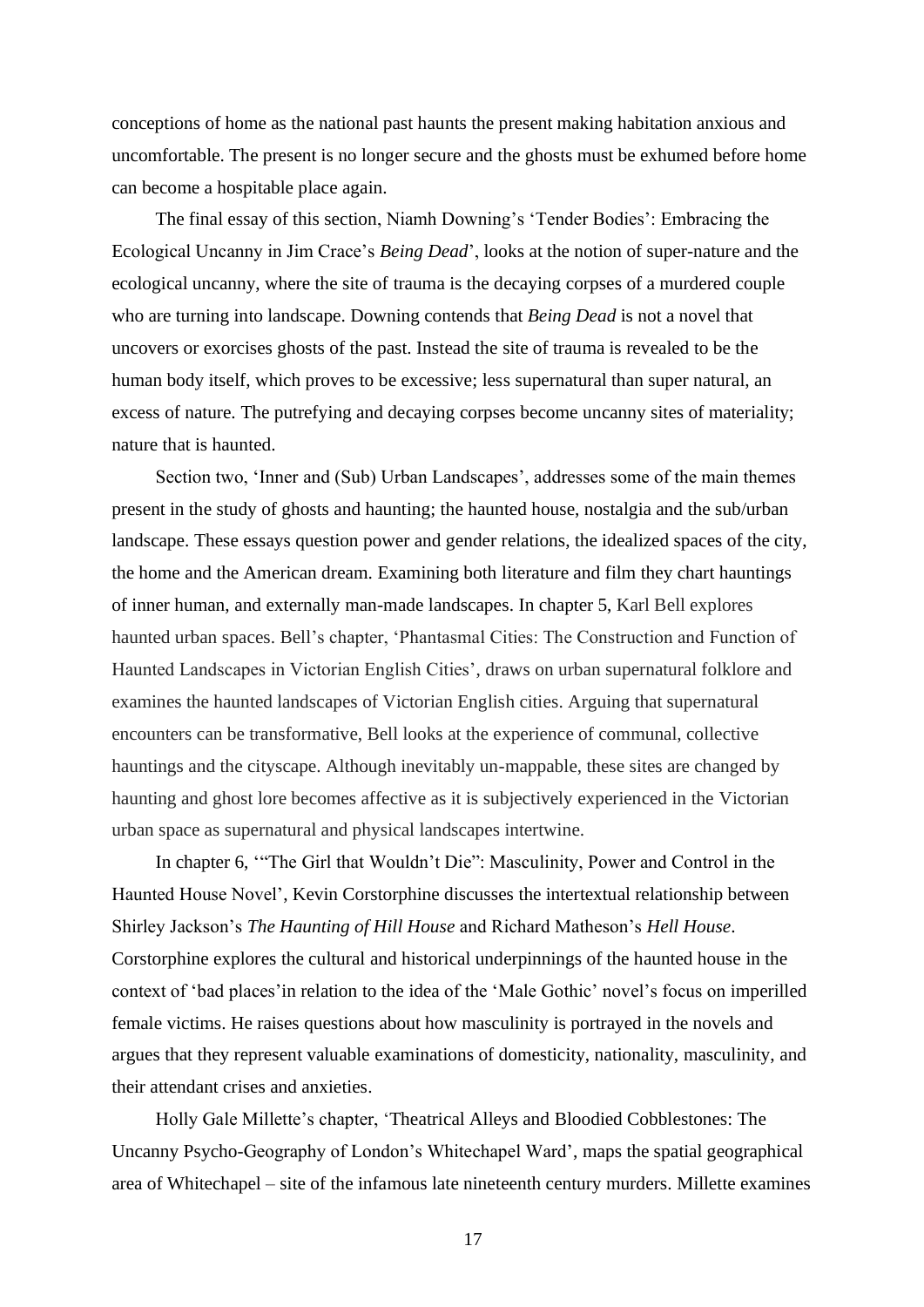spaces , the violence done there and the ghosts that are left behind. Using Bhaktin (among other theorists) she argues that Whitechapel as a geographic space has been mythologised and therefore fictionalised. Examining Whitechapel as a gendered haunted place, Millette discusses how, right up until the present day, Whitechapel has been/is being re-imagined. She argues that Whitechapel itself is gendered female and that the violence against women perpetrated in that space has been co-opted and therefore perpetuated and normalised.

In chapter 8, '(Sub)urban Landscapes and Perception in Neo-Victorian Fiction', Rosario Arias examines the felt experience of landscape in the telluric space of the Margate shell-encrusted grotto, discovered by Joshua Newlove in 1835. Through her phenomenological and sensorial reading, Arias demonstrates that the novel operates as a channel for material embodied connections between past and represent, Victorian culture and the contemporary reader.

The final part of the book, 'Borderlands and Outlands', extends the discussion to the margins – the Irish and Northern peripheries, the open landscapes of Suffolk and the imagined spaces of Otherness in children's films. Daniel Weston begins this section with his chapter, 'W.G. Sebald's Afterlives: Haunting Contemporary Landscape Writing'. Weston looks at how the influence of Sebald's own work haunts landscape writing that came after. Weston argues that the impact of his work is inescapable and that it haunts subsequent imaginings the English landscape and particularly that of East Anglia. He wonders whether Sebald's influence has been perhaps too compelling and suggests that his innovative work has been turned into a convention. Perhaps therefore, a 'turn away' from these constructed genre boundaries might be more true to the spirit of Sebald's work.

Chapter 10 turns to the borderlands between Scotland and England. Alison and Colin Younger's chapter, 'Reivers, Raiders and Revenants: The Haunted Landscapes of the Anglo-Scots Borders' traces the mythic shadow-lands of this liminal place. Examining supernatural Border ballads and the work of Walter Scott, the Youngers look at what they term the 'debatable lands' of the borders and argue that the folk literature from this region subverts the Anglicized notion that this area is anachronistic and 'other' to itself. Instead, they suggest the uncanny spectrality associated with this 'excluded middle' exudes from the landscape itself.

In chapter 11, 'Haunting the Grown-Ups: the Borderlands of *ParaNorman* and *Coraline*', Rebecca Lloyd takes us to the fantasy landscapes in two stop-animation children's films. Arguing that character and the landscapes they occupy are not separate, Lloyd looks at the desires and wishes of children for home and integration. Yet too often this type of comfort is not to be found either in the home or the outside world and Lloyd examines how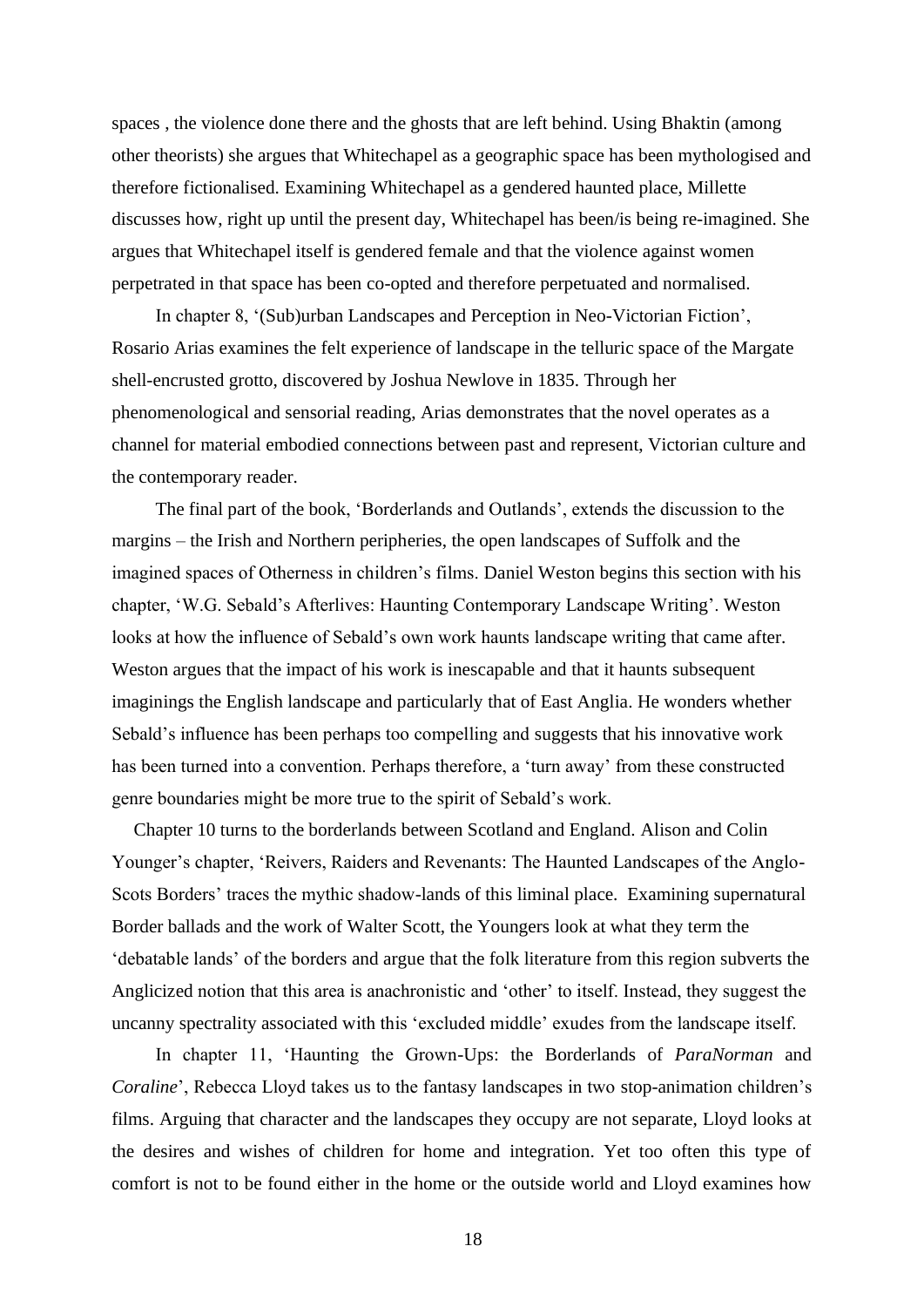the characters of Coraline and Norman negotiate the darkness that surrounds them, finally coming to a place that, if it is not perfect, is at least habitable.

Finally, we turn to Bram Stoker in William Hughes' chapter '"The Triumph of Nature": Borderlands and Sunset Horizons in Bram Stoker's *The Snake's Pass*'. Hughes begins with a description of a sunset given by the novel's English hero Arthur Severn, a first time traveller in Victorian Ireland. He explores the borders of a sublime landscape that is both close to England and yet resolutely alien in Arthur's perception. Here there are questions of imperial power and ownership of a land that is haunted by myth and legend. Hughes looks at the scholarship on Stoker and how he is defined Anglo-Irish – with his perceptions coming from London rather than Ireland. Hughes however argues that there is a fusion of the two and that in the end *The Snake's Pass* provides a positive outcome whereby the urban and English modern and progressive 'outside' is welcomed whilst the old, haunted landscapes of rural Ireland are not over-run but are made to be productive.

As this introduction has shown, *Haunted Landscapes* is concerned with diversity – of haunting types, landscapes and theoretical approaches. The collection synthesises ideas from different critical approaches: spectral, affective and spatial, and provides new routes into these subjects. Examining urban and rural landscapes, haunted domestic spaces, landscapes of trauma, and borderlands, this collection of essays is designed to cross disciplines and combine seemingly disparate academic approaches under the coherent locus of landscape and haunting. And the ghosts themselves? We will leave the last word of this introduction to Vernon Lee who believed that ghosts are not separate from our environment, but surround us daily; things of the imagination, memory *and* materiality. Ghosts and ghostly things she says,

are things of the imagination, born there, sprung from the strange confused heaps, half-rubbish, half-treasure, which lie in our fancy, heaps of half-faded recollections of fragmentary vivid impressions, litter of multi-colored tatters, and faded herbs and flowers, whence arises that odor (we all know it), musty and damp, but penetratingly sweet and intoxicatingly heady, which hangs in the air when a ghost has swept through the unopened door, and the flickering flames of candle and fire start up once more after waning. (1898, 10)

<sup>1</sup> Although Tim Ingold suggests that perhaps landscape was never perceived as separate or distanced from the self. He argues that 'to perceive, as to imagine, is to participate from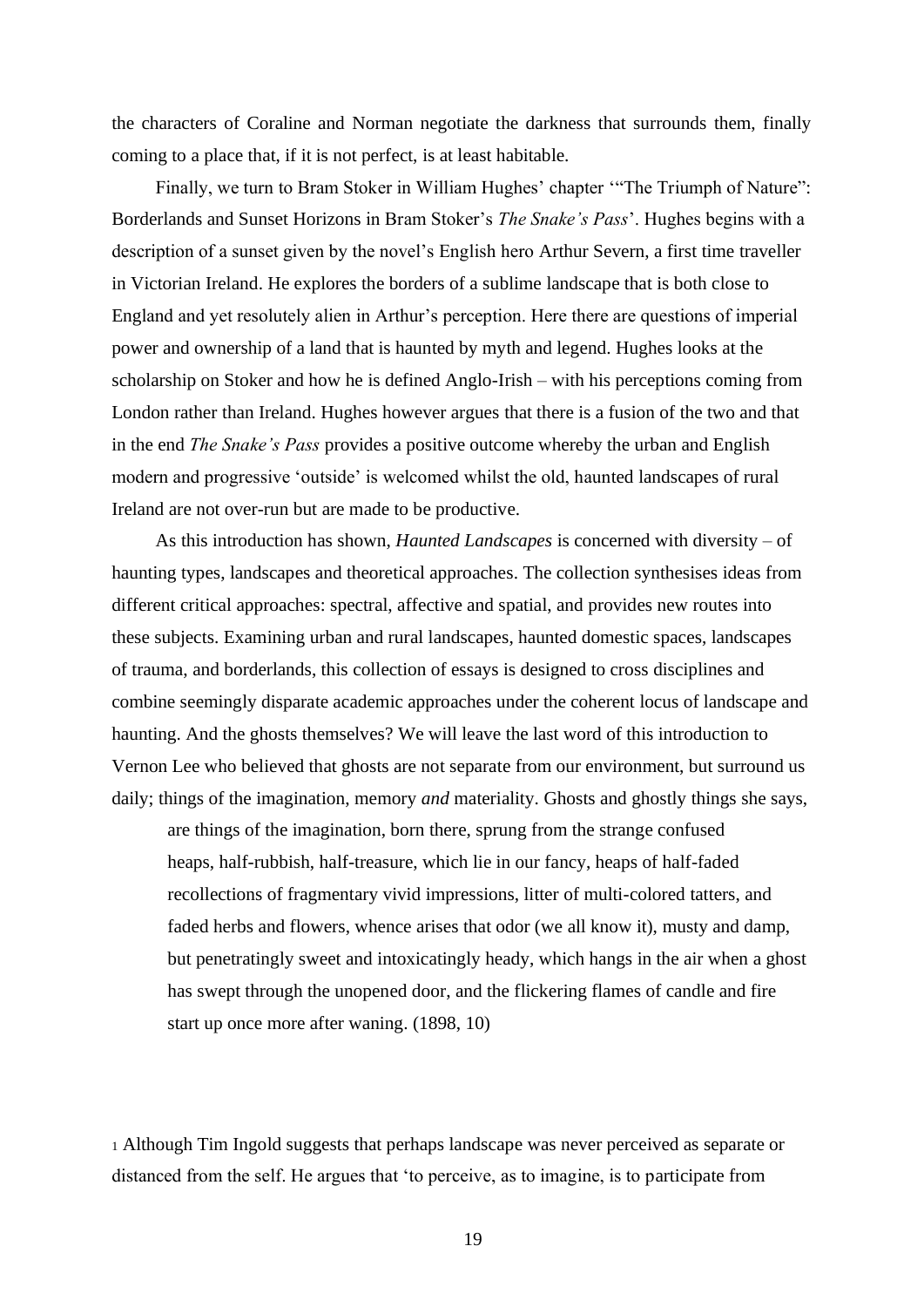within in the self-making of the world' (14). We are not and cannot be separate from the world or the landscapes we are part of.

<sup>2</sup> Sheridan Le Fanu's story 'Green Tea' is one such tale as is M. R. James' 'Oh Whistle and I'll Come to You, My Lad' and Robert Hichens' creepy tale 'How Love Came to Professor Guildea'.

<sup>3</sup> See for example Castle, Terry. 1995. *The Apparitional Lesbian: Female Homosexuality and Modern Culture*. Columbia University Press; Gordon, Avery F. (1997) 2008. *Ghostly Matters: Haunting and the Sociological Imagination.* University of Minnesota Press; and Fuss, Diana. ed. 1991. *Inside/Out: Lesbian Theories, Gay Theories.* Routledge.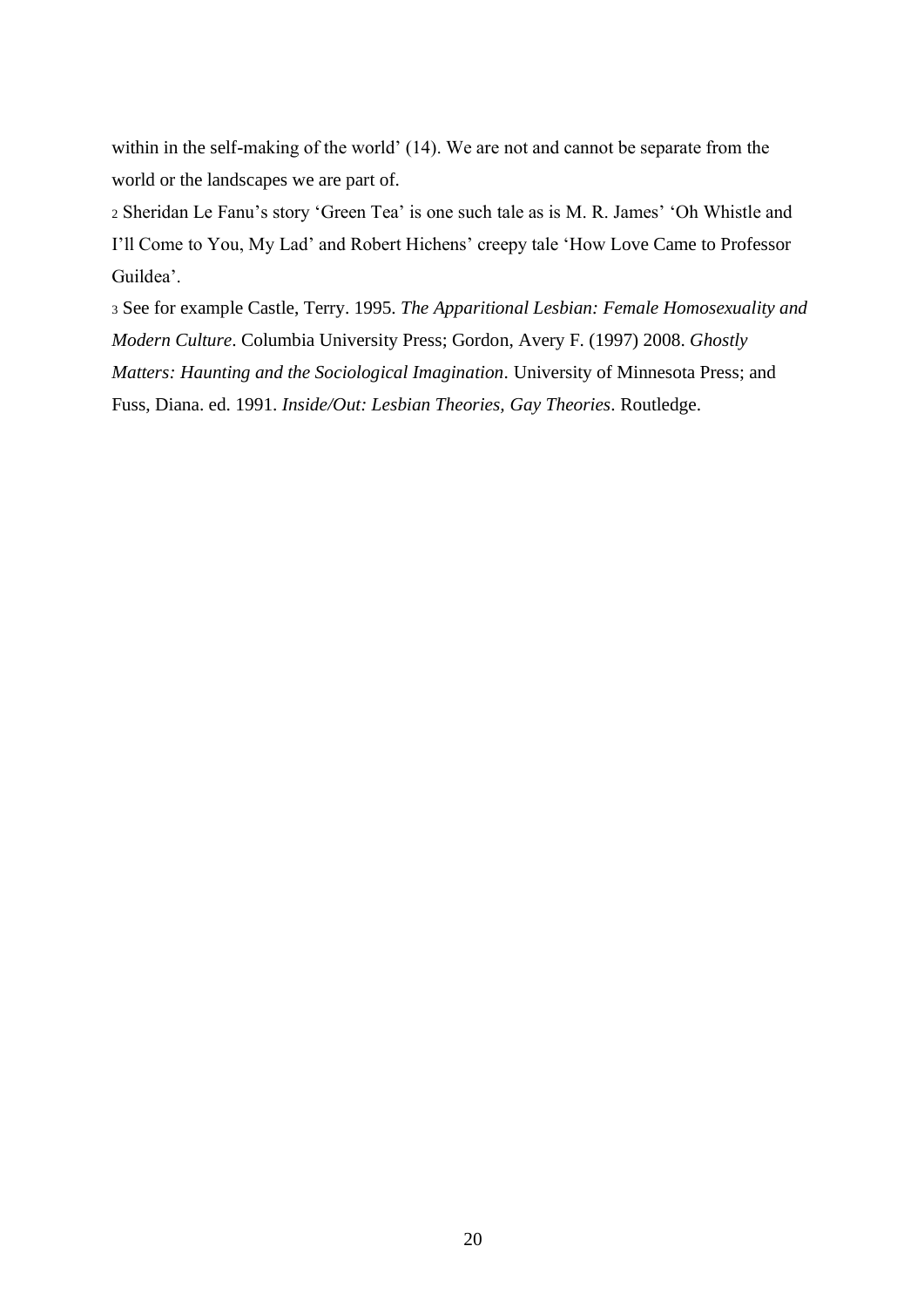#### Bibliography

- Bell, Michael, Mayerfeld. 1997. 'The Ghosts of Place.' *Theory and Society* 26: 813-836.
- Benson, E. F. 2012. *Night Terrors: The Ghost Stories of E. F. Benson.* Ware: Wordsworth.
- Berberich, Christine., Neil Campbell, and Robert Hudson. eds. 2012. *Land and Identity: Theory, Memory, and Practice*. Amsterdam: Rodopi.
- Castle, Terry. ed. 1995. *The Apparitional Lesbian: Female Homosexuality and Modern Culture.* New York: Columbia University Press.
- Clough, Patricia., and Jean Halley. eds. 2007. *The Affective Turn: Theorizing the Social.*  Durham: Duke University Press.
- del Pilar Blanco, María., and Esther Peeren. eds. 2010. *Popular Ghosts: Haunted Spaces of Everyday Culture.* New York: Continuum.
- Dickerson, Vanessa, D. 1996. *Victorian Ghosts in the Noontide: Women Writers and the Supernatural.* Columbia, Mo.: University of Missouri Press.
- Derrida, Jacques. (1994) 2006. *Specters of Marx.* New York: Routledge.
- Erll, Astrid., and Ansgar Nünning. eds. 2010. *A Companion to Cultural Memory Studies.*  New York: De Gruyter.
- Fuss, Diana, ed. 2008. *Inside/Out: Lesbian Theories, Gay Theories,* New York: Routledge.
- Gordon, Avery, F. 2008. *Ghostly Matters: Haunting and the Sociological Imagination,* Minneapolis: University of Minnesota Press.
- Gregg, Melissa., and Gregory J. Seigworth. eds. 2010. *The Affect Theory Reader*. Durham, NC: Duke University Press.
- Ingold, Tim. 2012. 'Introduction.' In *Imagining Landscapes: Past, Present and Future*, edited by Monica Janowski and Tim Ingold, [page numbers needed here]. Farnham: Ashgate Publishing.
- Jones, Owain., and Joanne Garde-Hanson. eds. 2012. *Geography and Memory: Explorations in Identity, Place and Becoming.* New York: Palgrave Macmillan.
- Matless, David. 2003. 'Introduction' to 'Landscape' section. In *Handbook of Cultural Geography*, edited by Kay Anderson, Mona Domosh, Steve Pile and Nigel Thrift, 227– 32*.* London: Sage Publications.
- Lee, Vernon. 1898. *Genius Loci: Notes on Places.* Leopold Classic Library. –––. 2006. *Hauntings and Other Fantastic Tales*, edited by Catherine Maxwell and Patricia Pulham. Peterborough, Ont: Broadview Press.